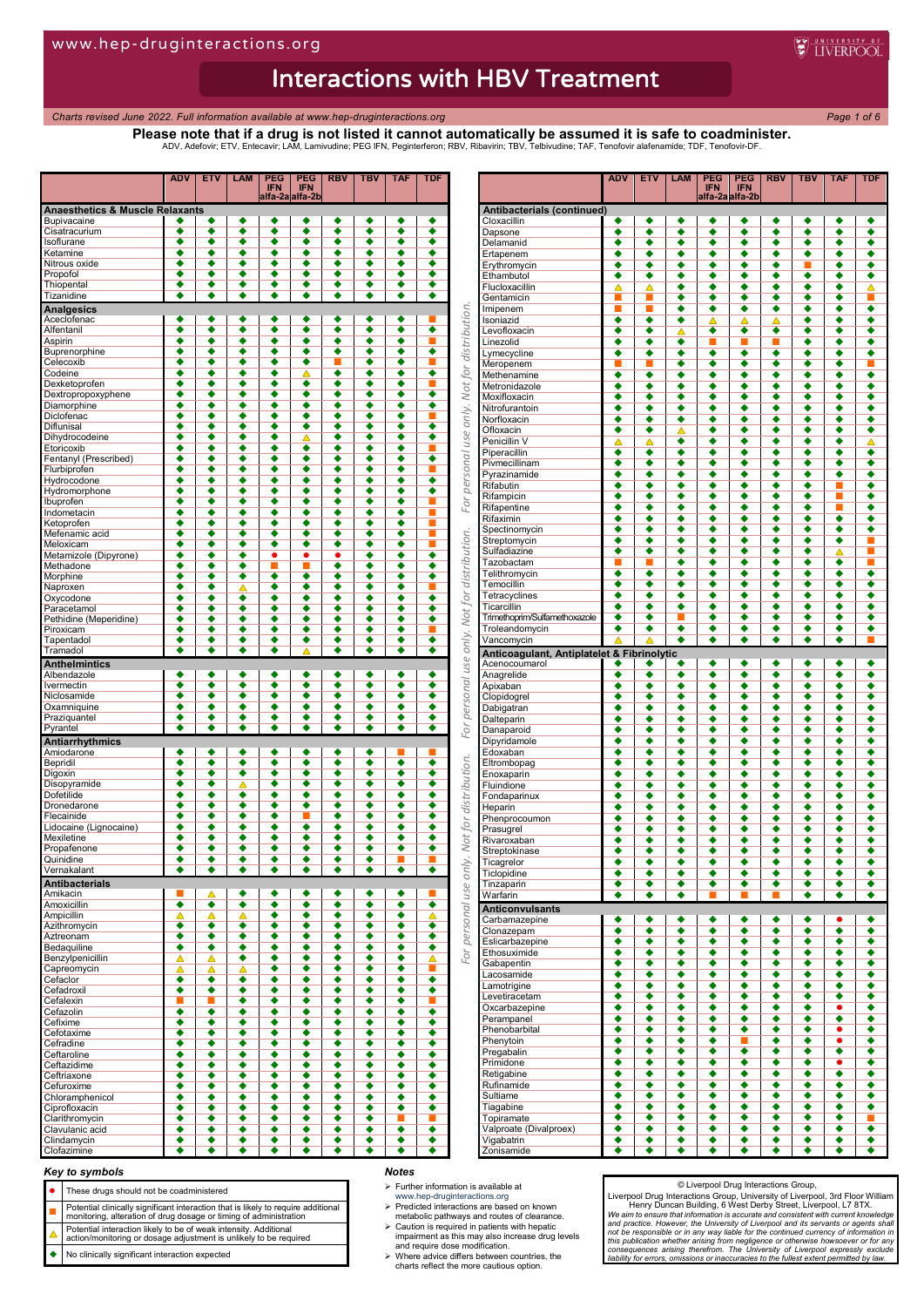# Interactions with HBV Treatment

*Charts revised June 2022. Full information available at www.hep-druginteractions.org Page 2 of 6*

**W** INERPOOL

Please note that if a drug is not listed it cannot automatically be assumed it is safe to coadr ADV, Adefovir; ETV, Entecavir; LAM, Lamivudine; PEG IFN, Peginterferon; RBV, Ribavirin; TBV, Telbivudine; TAF, Tenofovir alafenamide; TDF, Tenofo

|         |           |                                | $1$ agu $2$ vi v |
|---------|-----------|--------------------------------|------------------|
|         | minister. |                                |                  |
| vir-DF. |           |                                |                  |
|         |           |                                |                  |
|         |           | <b>PEG LRBV LTBV LTAF LTDE</b> |                  |

|                             | ADV            | ETV            | LAM          | PEG<br><b>IFN</b> | <b>PEG</b><br><b>IFN</b><br>alfa-2a <mark>alfa-2b</mark> | RBV    | твv    | TAF                         | TDF            |
|-----------------------------|----------------|----------------|--------------|-------------------|----------------------------------------------------------|--------|--------|-----------------------------|----------------|
| <b>Antidepressants</b>      |                |                |              |                   |                                                          |        |        |                             |                |
| Agomelatine                 | ٠              | ٠              | ٠            | ٠                 | ٠                                                        | ٠      | ٠      | ٠                           | ٠              |
| Amitriptyline               | ٠              | ٠              | ٠            | ٠                 | ٠                                                        | ٠      | ٠      | ٠                           | ٠              |
| Bupropion                   | ٠              | ٠              | ٠            | ٠                 | ٠                                                        | ٠      | ٠      | ٠                           | ٠              |
| Citalopram                  | ٠              | ٠              | ٠            | ٠                 | ٠                                                        | ٠      | ٠      | ٠                           | ٠              |
| Clomipramine                | ٠              | ٠              | ٠            | ٠                 | ٠                                                        | ٠      | ٠      | ٠                           | ٠              |
| Desipramine                 | ٠              | ٠              | ٠            | ٠                 | П                                                        | ٠      | ٠      | ٠                           | ٠              |
| Desvenlafaxine              | ٠              | ٠              | ٠            | ٠                 | ٠                                                        | ٠      | ٠      | ٠                           | ٠              |
| Dosulepin                   | ٠              | ٠              | ٠            | ٠                 | ٠                                                        | ٠      | ٠      | ٠                           | ٠              |
| Doxepin                     | ٠              | ٠              | ٠            | ٠                 | ٠                                                        | ٠      | ٠      | ٠                           | ٠              |
| Duloxetine<br>Escitalopram  | ٠<br>٠         | ٠<br>٠         | ٠<br>٠       | ٠<br>٠            | ٠<br>٠                                                   | ٠<br>٠ | ٠<br>٠ | ٠<br>٠                      | ٠<br>٠         |
| Fluoxetine                  | ٠              | ٠              | ٠            | ٠                 | ٠                                                        | ٠      | ٠      | ٠                           | ٠              |
| Fluvoxamine                 | ٠              | ٠              | ٠            | ٠                 | ٠                                                        | ٠      | ٠      | ٠                           | ٠              |
| Imipramine                  | ٠              | ٠              | ٠            | ٠                 | ٠                                                        | ٠      | ٠      | ٠                           | ٠              |
| Lithium                     | ٠              | ٠              | ٠            | ٠                 | ٠                                                        | ٠      | ٠      | ٠                           | П              |
| Maprotiline                 | ٠              | ٠              | ٠            | ٠                 | ٠                                                        | ٠      | ٠      | ٠                           | ٠              |
| Mianserin                   | ٠              | ٠              | ٠            | ٠                 | ٠                                                        | ٠      | ٠      | ٠                           | ٠              |
| Milnacipran                 | ٠              | ٠              | ٠            | ٠                 | ٠                                                        | ٠      | ٠      | ٠                           | ٠              |
| Mirtazapine                 | ٠              | ٠              | ٠            | ٠                 | ٠                                                        | ٠      | ٠      | ٠                           | ٠              |
| Moclobemide                 | ٠              | ٠              | ٠            | ٠                 | ٠                                                        | ٠      | ٠      | ٠                           | ٠              |
| Nefazodone                  | ٠              | ٠              | ٠            | ٠                 | ٠                                                        | ٠      | ٠      | ٠                           | ٠              |
| Nortriptyline               | ٠              | ٠              | ٠            |                   | ٠                                                        | ٠      | ٠      | ٠                           | ٠              |
| Paroxetine                  | ٠              | ٠              | ٠            | ٠                 | ٠                                                        | ٠      | ٠      | ٠                           | ٠              |
| Sertraline                  | ٠              | ٠              | ٠            | ٠                 | ٠                                                        | ٠      | ٠      | ٠                           | ٠              |
| Tianeptine                  | ٠              | ٠              | ٠            | ٠                 | ٠                                                        | ٠      | ٠      | ٠                           | ٠              |
| Trazodone                   | ٠              | ٠              | ٠            | ٠                 | ٠                                                        | ٠      | ٠      | ٠                           | ٠              |
| Trimipramine                | ٠              | ٠<br>٠         | ٠<br>٠       | ٠<br>٠            | ٠<br>٠                                                   | ٠<br>٠ | ٠<br>٠ | ٠<br>٠                      | ٠<br>٠         |
| Venlafaxine<br>Vortioxetine | ٠<br>٠         | ٠              | ٠            | ٠                 | ٠                                                        | ٠      | ٠      | ٠                           | ٠              |
| <b>Antidiabetics</b>        |                |                |              |                   |                                                          |        |        |                             |                |
| Acarbose                    | ٠              | ٠              | ٠            | ٠                 | ٠                                                        | ٠      | ٠      | ٠                           | ٠              |
| Albiglutide                 | ٠              | ٠              | ٠            | ٠                 | ٠                                                        | ٠      | ٠      | ٠                           | ٠              |
| Alogliptin                  | ٠              | ٠              | ٠            | ٠                 | ٠                                                        | ٠      | ٠      | ٠                           | ٠              |
| Canagliflozin               | ٠              | ٠              | ٠            | ٠                 | ٠                                                        | ٠      | ٠      | ٠                           | П              |
| Dapagliflozin               | ٠              | ٠              | ٠            | ٠                 | ٠                                                        | ٠      | ٠      | ٠                           | ٠              |
| Dulaglutide                 | ٠              | ٠              | ٠            | ٠                 | ٠                                                        | ٠      | ٠      | ٠                           | ٠              |
| Empagliflozin               | ٠              | ٠              | ٠            | ٠                 | ٠                                                        | ٠      | ٠      | ٠                           | п              |
| Exenatide                   | ٠              | ٠              | ٠            | ٠                 | ٠                                                        | ٠      | ٠      | ٠                           | ٠              |
| Glibenclamide (Glyburide)   | ٠              | ٠              | ٠            | ٠                 | ٠                                                        | ٠      | ٠      | ٠                           | ٠              |
| Gliclazide                  | ٠              | ٠              | ٠            | ٠                 | ٠                                                        | ٠      | ٠      | ٠                           | ٠              |
| Glimepiride                 | ٠              | ٠              | ٠            | ٠                 | ٠                                                        | ٠      | ٠      | ٠                           | ٠              |
| Glipizide                   | ٠              | ٠              | ٠            | ٠                 | ٠                                                        | ٠      | ٠      | ٠                           | ٠              |
| Insulin                     | ٠              | ٠              | ٠            | ٠                 | ٠                                                        | ٠      | ٠      | ٠                           | ٠              |
| Linagliptin                 | ٠              | ٠              | ٠            | ٠                 | ٠                                                        | ٠      | ٠      | ٠                           | ٠              |
| Liraglutide                 | ٠              | ٠              | ٠            | ٠                 | ٠                                                        | ٠      | ٠      | ٠                           | ٠              |
| Lixisenatide                | ٠              | ٠              | ٠            | ٠                 | ٠                                                        | ٠      | ٠      | ٠                           | ٠              |
| Metformin                   | ٠              | ٠              | ٠            | ٠                 | ٠                                                        | ٠      | П      | ٠                           | ٠              |
| Nateglinide                 | ٠              | ٠              | ٠            | ٠                 | ٠                                                        | ٠      | ٠      | ٠                           | ٠              |
| Pioglitazone                | ٠              | ٠              | ٠            | ٠                 | ٠                                                        | ٠      | ٠      | ٠                           | ٠              |
| Repaglinide                 | ٠              | ٠              | ٠            | ٠                 | ٠                                                        | ٠      | ٠      | ٠                           | ٠              |
| Rosiglitazone               | ٠              | ٠              | ٠            | ٠                 | ٠                                                        | ٠      | ٠      | ٠                           | ٠              |
| Saxagliptin                 | ٠              | ٠              | ٠            | ٠                 | ٠                                                        | ٠      | ٠      | ٠                           | ٠              |
| Sitagliptin                 | ٠              | ٠              | ٠            | ٠                 | ٠                                                        | ٠      | ٠      | ٠                           | ٠              |
| Tolbutamide                 | ٠              | ٠              | ٠            | ٠                 | ٠                                                        | ٠      | ٠      | ٠                           | ٠              |
| Vildagliptin                |                |                |              |                   |                                                          |        |        |                             |                |
| <b>Antifungals</b>          |                |                |              |                   |                                                          |        |        |                             |                |
| Amphotericin B              |                | ٠              |              | ш                 |                                                          | ▅      | ٠      | ٠                           | п              |
| Anidulafungin               | ٠              | ٠              | ٠            | ٠                 | ٠                                                        | ٠      | ٠      | ٠                           | ٠              |
| Caspofungin                 | ٠              | ٠              | ٠            | ٠                 | ٠                                                        | ٠      | ٠      | ٠                           | ٠              |
| Fluconazole                 | ٠              | ٠              | ٠            | ٠                 | ٠                                                        | ٠      | ٠      | ٠                           | ٠              |
| Flucytosine                 | $\blacksquare$ | $\blacksquare$ | $\mathbf{r}$ | ٠                 | ٠                                                        | ٠      | ٠      | ٠                           | $\blacksquare$ |
| Griseofulvin                | ٠              | ٠              | ٠            | ٠                 | ٠                                                        | ٠      | ٠      | ٠                           | ٠              |
| Isavuconazole               | ٠              | ٠              | ٠            | ٠                 | ٠                                                        | ٠      | ٠      | ٠                           | ٠              |
| Itraconazole                | ٠              | ٠              | ٠            | ٠                 | ٠                                                        | ٠      | ٠      | ш                           | D.<br>п        |
| Ketoconazole                | ٠              | ٠              | ٠            | ٠                 | ٠                                                        | ٠      | ٠      | $\mathcal{L}_{\mathcal{A}}$ |                |
| Miconazole                  | ٠<br>٠         | ٠<br>٠         | ٠<br>٠       | ٠<br>٠            | ٠<br>٠                                                   | ٠      | ٠      | ٠                           | ٠              |
| Nystatin<br>Posaconazole    | ٠              | ٠              | ٠            | ٠                 | ٠                                                        | ٠<br>٠ | ٠<br>٠ | ٠<br>٠                      | ٠<br>٠         |
| Terbinafine                 | ٠              | ٠              | ٠            | ٠                 | ٠                                                        | ٠      | ٠      | ٠                           | ٠              |
| Voriconazole                | ٠              | ٠              | ٠            | ٠                 | ٠                                                        | ٠      | ٠      | ٠                           | ٠              |
|                             |                |                |              |                   |                                                          |        |        |                             |                |

|                       |                                 | <b>ADV</b>                | <b>ETV</b> | LAM    | <b>PEG</b><br><b>IFN</b>  | <b>PEG</b><br><b>IFN</b><br>alfa-2a alfa-2b | <b>RBV</b> | <b>TBV</b> | <b>TAF</b> | <b>TDF</b>                |
|-----------------------|---------------------------------|---------------------------|------------|--------|---------------------------|---------------------------------------------|------------|------------|------------|---------------------------|
|                       | <b>Antihistamines</b>           |                           |            |        |                           |                                             |            |            |            |                           |
|                       | Astemizole                      | ٠                         | ٠          | ٠      | ٠                         | ٠                                           | ٠          | ٠          | ٠          | ٠                         |
|                       | <b>Bilastine</b>                | ٠<br>٠                    | ٠<br>٠     | ٠      | ٠<br>٠                    | ٠<br>٠                                      | ٠          | ٠<br>٠     | ٠          | ٠<br>٠                    |
|                       | Cetirizine<br>Chlorphenamine    | ٠                         | ٠          | Δ<br>٠ | ٠                         | ٠                                           | ٠<br>٠     | ٠          | ٠<br>٠     | ٠                         |
|                       | Desloratadine                   | ٠                         | ٠          | ٠      | ٠                         | ٠                                           | ٠          | ٠          | ٠          | ٠                         |
|                       | Diphenhydramine                 | ٠                         | ٠          | ٠      | ٠                         | ٠                                           | ٠          | ٠          | ٠          | ٠                         |
|                       | Doxylamine                      | ٠                         | ٠          | ٠      | ٠                         | ٠                                           | ٠          | ٠          | ٠          | ٠                         |
|                       | Ebastine                        | $\overline{\bullet}$      | ٠          | ٠      | ٠                         | ٠                                           | ٠          | ٠          | ٠          | $\overline{\bullet}$<br>٠ |
| Not for distribution  | Fexofenadine<br>Hydroxyzine     | ٠<br>٠                    | ٠<br>٠     | ٠<br>٠ | ٠<br>٠                    | ٠<br>٠                                      | ٠<br>٠     | ٠<br>٠     | ٠<br>٠     | ٠                         |
|                       | Levocetirizine                  | ٠                         | ٠          | ٠      | ٠                         | ٠                                           | ٠          | ٠          | ٠          | ٠                         |
|                       | Loratadine                      | $\overline{\bullet}$      | ٠          | ٠      | ٠                         | ٠                                           | ٠          | ٠          | ٠          | ٠                         |
|                       | Promethazine                    | ٠                         | ٠          | ٠      | ٠                         | ٠                                           | ٠          | ٠          | ٠          | ٠                         |
|                       | Terfenadine                     | ٠                         | ٠          | ٠      | ٠                         | ٠                                           | ٠          | ٠          | ٠          | ٠                         |
|                       | <b>Antimigraine Agents</b>      |                           |            |        |                           |                                             |            |            |            |                           |
|                       | Almotriptan                     | ٠<br>٠                    | ٠<br>٠     | ٠<br>٠ | ٠<br>٠                    | ٠<br>٠                                      | ٠          | ٠<br>٠     | ٠<br>٠     | ٠<br>٠                    |
| onlv.                 | Dihydroergotamine<br>Eletriptan | ٠                         | ٠          | ٠      | ٠                         | ٠                                           | ٠<br>٠     | ٠          | ٠          | ٠                         |
|                       | Ergotamine                      | ٠                         | ٠          | ٠      | ٠                         | ٠                                           | ٠          | ٠          | ٠          | ٠                         |
| use                   | Frovatriptan                    | $\overline{\bullet}$      | ٠          | ٠      | ٠                         | ٠                                           | ٠          | ٠          | ٠          | ٠                         |
|                       | Methylergonovine                | ٠                         | ٠          | ٠      | ٠                         | ٠                                           | ٠          | ٠          | ٠          | ٠                         |
|                       | Naratriptan                     | ٠                         | ٠          | ٠      | ٠                         | ٠                                           | ٠          | ٠          | ٠          | ٠                         |
| personal              | Pizotifen                       | ٠                         | ٠          | ٠      | ٠                         | ٠                                           | ٠          | ٠          | ٠          | ٠                         |
|                       | Rizatriptan                     | $\overline{\bullet}$      | ٠          | ٠      | ٠                         | ٠                                           | ٠          | ٠          | ٠          | ٠                         |
| For                   | Sumatriptan<br>Zolmitriptan     | ٠<br>٠                    | ٠<br>٠     | ٠<br>٠ | ٠<br>٠                    | ٠<br>٠                                      | ٠<br>٠     | ٠<br>٠     | ٠<br>٠     | ٠<br>٠                    |
|                       | Antiprotozoals                  |                           |            |        |                           |                                             |            |            |            |                           |
|                       | Amodiaquine                     | ٠                         | ٠          | ٠      | ٠                         | ٠                                           | ٠          | ٠          | ٠          | ٠                         |
|                       | Artemether                      | ٠                         | ٠          | ٠      | ٠                         | ٠                                           | ٠          | ٠          | ٠          | ٠                         |
|                       | Artemisinin                     | ٠                         | ٠          | ٠      | ٠                         | ٠                                           | ٠          | ٠          | ٠          | ٠                         |
|                       | Artesunate                      | ٠                         | ٠          | ٠      | ٠                         | ٠                                           | ٠          | ٠          | ٠          | ٠                         |
| Not for distribution. | Atovaquone                      | ٠                         | ٠          | ٠      | п                         | П                                           | п          | ٠          | ٠          | ٠                         |
|                       | Chloroquine                     | ٠                         | ٠          | ٠      | ٠                         | ٠                                           | ٠          | п          | ٠          | ٠                         |
|                       | Dihydroartemisinin              | ٠<br>٠                    | ٠<br>٠     | ٠<br>٠ | ٠<br>٠                    | ٠<br>٠                                      | ٠<br>٠     | ٠<br>٠     | ٠<br>٠     | ٠<br>٠                    |
|                       | Doxycycline<br>Halofantrine     | ٠                         | ٠          | ٠      | ٠                         | ٠                                           | ٠          | ٠          | ٠          | ٠                         |
|                       | Hydroxychloroquine              | ٠                         | ٠          | ٠      | ٠                         | ٠                                           | ٠          | ш          | ٠          | ٠                         |
|                       | Lumefantrine                    | ٠                         | ٠          | ٠      | ٠                         | ٠                                           | ٠          | ٠          | ٠          | ٠                         |
| use only.             | Mefloquine                      | ٠                         | ٠          | ٠      |                           |                                             | ٠          | ٠          | ٠          | ٠                         |
|                       | Nitazoxanide                    | ٠                         | ٠          | ٠      | ٠                         | ٠                                           | ٠          | ٠          | ٠          | ٠                         |
|                       | Pentamidine                     | ٠<br>٠                    | ٠<br>٠     | ٠<br>٠ | ٠<br>٠                    | ٠<br>٠                                      | ٠          | ٠<br>٠     | ٠<br>٠     | ٠                         |
| personal              | Primaquine<br>Proguanil         | ٠                         | ٠          | ٠      | ٠                         | ٠                                           | ٠<br>٠     | ٠          | ٠          | ٠                         |
|                       | Pyrimethamine                   | ٠                         | ٠          | Δ      | ٠                         | ٠                                           | ٠          | ٠          | ٠          | ٠                         |
| For                   | Quinine                         | ٠                         | ٠          | ٠      | п                         | E                                           | ٠          | ٠          | ٠          | ٠                         |
|                       | Sodium stibogluconate           | ٠                         | ٠          | ٠      | ٠                         | ٠                                           | ٠          | ٠          | ٠          | ٠                         |
|                       | Sulfadoxine                     |                           | ٠          | Δ      | ٠                         | ٠                                           | ٠          | ٠          | ٠          | ٠                         |
|                       | Antipsychotics/Neuroleptics     |                           |            |        |                           |                                             |            |            |            |                           |
|                       | Amisulpride                     | ٠                         | ٠          | ٠      | ٠                         | ٠                                           | ٠          | ٠          | ٠          | ٠                         |
|                       | Aripiprazole<br>Asenapine       | ٠<br>٠                    | ٠<br>٠     | ٠<br>٠ | ٠<br>٠                    | ٠<br>٠                                      | ٠<br>٠     | ٠<br>٠     | ٠<br>٠     | ٠<br>٠                    |
|                       | Chlorpromazine                  | ٠                         | ٠          | ٠      | п                         | ■                                           | ٠          | ٠          | ٠          | ٠                         |
| Not for distribution. | Chlorprothixene                 | ٠                         | ٠          | ٠      | ٠                         | ٠                                           | ٠          | ٠          | ٠          | ٠                         |
|                       | Clozapine                       | ٠                         | ٠          | ٠      | п                         | ▉                                           | n a        | ٠          | ٠          | ٠                         |
|                       | Flupentixol                     | ٠                         | ٠          | ٠      | п                         | П                                           | ٠          | ٠          | ٠          | ٠                         |
| ₿                     | Fluphenazine                    | ٠                         | ٠          | ٠      | ٠                         | ٠                                           | ٠          | ٠          | ٠          | ٠                         |
|                       | Haloperidol                     |                           |            |        |                           |                                             |            |            | ٠          |                           |
|                       | lloperidone<br>Levomepromazine  | ٠<br>٠                    | ٠<br>٠     | ٠<br>٠ | ٠<br>٠                    | ٠<br>٠                                      | ٠<br>٠     | ٠<br>٠     | ٠<br>٠     | ٠<br>٠                    |
|                       | Lurasidone                      | ٠                         | ٠          | ٠      | ٠                         | ٠                                           | ٠          | ٠          | ٠          | ٠                         |
|                       | Olanzapine                      | ٠                         | ٠          | ٠      | ٠                         | ٠                                           | ٠          | ٠          | ٠          | ٠                         |
|                       | Paliperidone                    | ٠                         | ٠          | ٠      | ٠                         | ٠                                           | ٠          | ٠          | ٠          | ٠                         |
|                       | Perazine                        | ٠                         | ٠          | ٠      | ٠                         | ٠                                           | ٠          | ٠          | ٠          | ٠                         |
| For personal use onl  | Periciazine                     | ٠                         | ٠          | ٠      | ٠                         | ٠                                           | ٠          | ٠          | ٠          | ٠                         |
|                       | Perphenazine                    | ٠<br>$\overline{\bullet}$ | ٠          | ٠      | ٠<br>П                    | ٠<br>П                                      | ٠          | ٠          | ٠          | ٠                         |
|                       | Pimozide<br>Pipotiazine         | ٠                         | ٠<br>٠     | ٠<br>٠ | ٠                         | ٠                                           | ٠<br>٠     | ٠<br>٠     | ٠<br>٠     | ٠<br>٠                    |
|                       | Prochlorperazine                | ٠                         | ٠          | ٠      | ٠                         | ٠                                           | ٠          | ٠          | ٠          | ٠                         |
|                       | Quetiapine                      | ٠                         | ٠          | ٠      | ٠                         | ٠                                           | ٠          | ٠          | ٠          | ٠                         |
|                       | Risperidone                     | ٠                         | ٠          | ٠      | ٠                         | ٠                                           | ٠          | ٠          | ٠          | ٠                         |
|                       | Sulpiride                       | ٠                         | ٠          | ٠      | $\blacksquare$            | Ξ                                           | ٠          | ٠          | ٠          | ٠                         |
|                       | Thioridazine                    | ٠<br>٠                    | ٠<br>٠     | ٠<br>٠ | п<br>$\overline{\bullet}$ | п<br>$\overline{\bullet}$                   | ٠<br>٠     | ٠<br>٠     | ٠<br>٠     | ٠<br>٠                    |
|                       | Tiapride<br>Trifluoperazine     | ٠                         | ٠          | ٠      | ٠                         | ٠                                           | ٠          | ٠          | ٠          | ٠                         |
|                       | Ziprasidone                     | ٠                         | ٠          | ٠      | ٠                         | ٠                                           | ٠          | ٠          | ٠          | ٠                         |
|                       | Zuclopentixol                   | ٠                         | ٠          | ٠      |                           |                                             | ٠          | ٠          | ٠          | ٠                         |

#### *Key to symbols*

- These drugs should not be coadministered
- 
- **Potential clinically significant interaction that is likely to require additional**<br>monitoring, alteration of drug dosage or timing of administration
- Potential interaction likely to be of weak intensity. Additional action/monitoring or dosage adjustment is unlikely to be required
- No clinically significant interaction expected

#### *Notes*

- $\triangleright$  Further information is available at
- 
- www.hep-druginteractions.org Predicted interactions are based on known metabolic pathways and routes of clearance.
- Caution is required in patients with hepatic impairment as this may also increase drug levels and require dose modification. Where advice differs between countries, the charts reflect the more cautious option.
- 

#### © Liverpool Drug Interactions Group,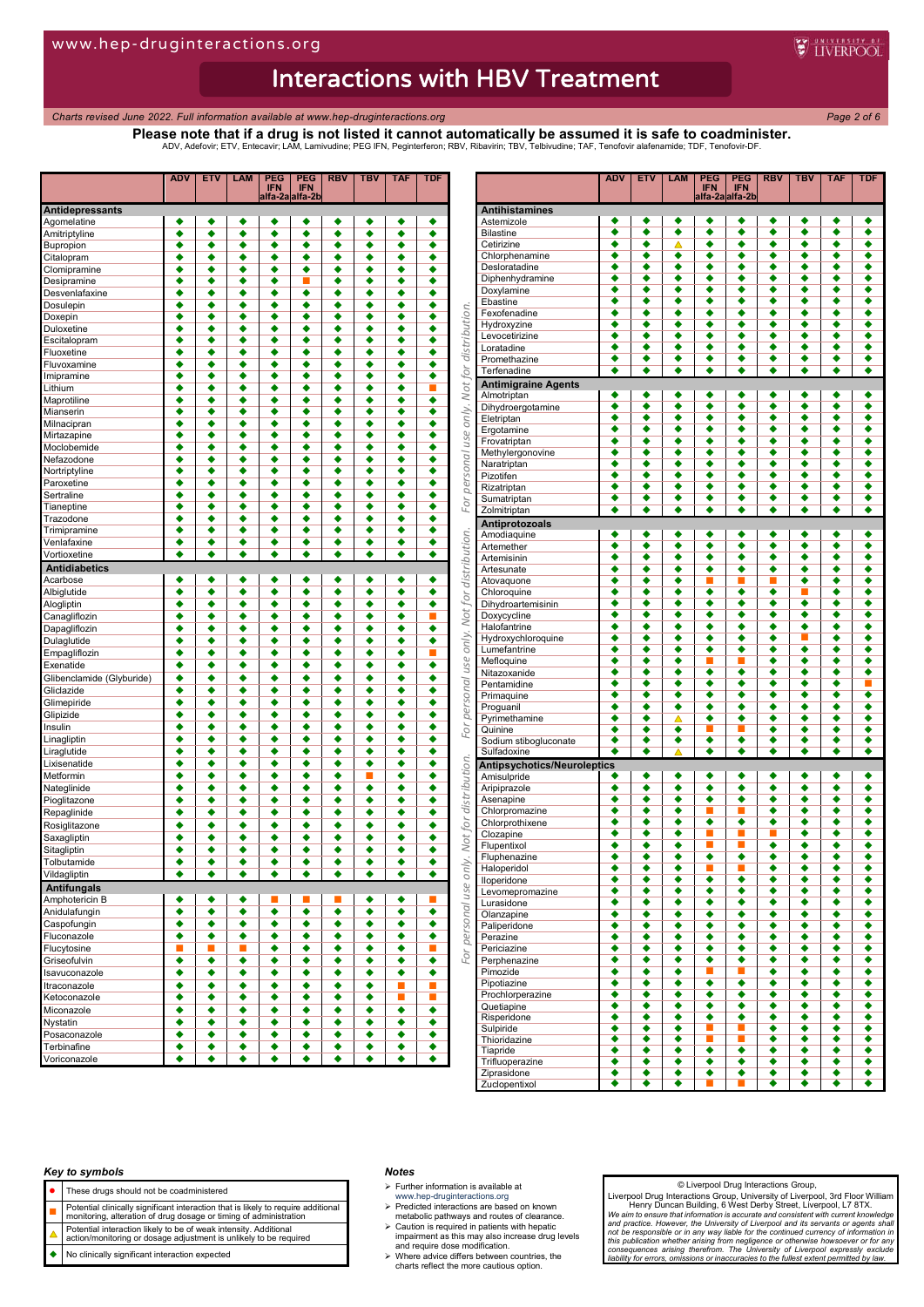# Interactions with HBV Treatment

*Charts revised June 2022. Full information available at www.hep-druginteractions.org Page 3 of 6*

**E** INERPOOL

**Please note that if a drug is not listed it cannot automatically be assumed it is safe to coadminister.** ADV, Adefovir; ETV, Entecavir; LAM, Lamivudine; PEG IFN, Peginterferon; RBV, Ribavirin; TBV, Telbivudine; TAF, Tenofovir alafenamide; TDF, Tenofovir-DF.

|                                           | <b>ADV</b>           | <b>ETV</b> | LAM    | PEG<br><b>IFN</b> | <b>PEG</b><br><b>IFN</b>      | <b>RBV</b> | <b>TBV</b> | <b>TAF</b> | <b>TDF</b>           |               |                                                | ADV                  | <b>ETV</b>           | LAM    | <b>PEG</b><br><b>IFN</b>   | <b>PEG</b><br><b>IFN</b>      | <b>RBV</b> | TBV    | <b>TAF</b> | <b>TDF</b>                |
|-------------------------------------------|----------------------|------------|--------|-------------------|-------------------------------|------------|------------|------------|----------------------|---------------|------------------------------------------------|----------------------|----------------------|--------|----------------------------|-------------------------------|------------|--------|------------|---------------------------|
| <b>Antivirals</b>                         |                      |            |        |                   | alfa-2a <mark>alfa-2</mark> b |            |            |            |                      |               | <b>Cancer Therapies</b>                        |                      |                      |        |                            | alfa-2a <mark>alfa-2</mark> t |            |        |            |                           |
| Aciclovir                                 | г                    |            | ٠      | ٠                 | ٠                             | ٠          | ٠          | ٠          | г                    |               | Abiraterone                                    | ٠                    | ٠                    | ٠      | ٠                          | ٠                             | ٠          | ٠      | ٠          | ٠                         |
| Amantadine                                | ٠                    | ٠          | Δ      | г                 | г                             | п          | ٠          | ٠          | ٠                    |               | Acalabrutinib                                  | ٠                    | ٠                    | ٠      |                            |                               |            | ٠      | ٠          | ٠                         |
| Brincidofovir                             | Ξ                    | ш          | ٠      | п                 | L.                            | п          | ٠          | Δ          |                      |               | Anastrozole                                    | ٠                    | ٠                    | ٠      | ٠                          | ٠                             | ٠          | ٠      | ٠          | ٠                         |
| <b>Brivudine</b>                          | ٠                    | ٠          | ٠      | ٠                 | ٠                             | ٠          | ٠          | ٠          | ٠                    |               | Avelumab                                       | ٠                    | ٠                    | ٠      | ٠                          | ٠                             | ٠          | ٠      | ٠          | ٠                         |
| Cidofovir                                 | Ξ                    | ш          | ٠      | Π                 | L.                            | п          | ٠          | ٠          |                      |               | Axitinib                                       | ٠                    | ٠                    | ٠      | г                          |                               |            | ٠      | ٠          | ٠                         |
| Favipiravir                               | ٠                    | ٠          | ٠      | ٠                 | ٠                             | ٠          | ٠          | ٠          | г                    |               | Bevacizumab                                    | ٠                    | ٠                    | ٠      | п                          | г                             | п          | ٠      | ٠          | ٠                         |
| Foscarnet                                 | ٠                    | ٠          | ٠      | ٠                 | ٠                             | ٠          | ٠          | ٠          |                      |               | Blinatumomab                                   | ٠                    | ٠                    | ٠      | г                          |                               |            | ٠      | ٠          | ٠                         |
| Molnupiravir                              | ٠<br>٠               | ٠          | ٠      | ٠                 | ٠                             | ٠          | ٠          | ٠<br>٠     | ٠                    |               | Bortezomib                                     | ٠<br>٠               | ٠                    | ٠      | ш                          | г                             | п          | ٠<br>٠ | ٠          | ٠                         |
| Nirmatrelvir/ritonavir<br>Oseltamivir     | ■                    | ٠<br>п     | ٠<br>٠ | ٠<br>٠            | ٠<br>٠                        | ٠<br>٠     | ٠<br>٠     | ٠          | ٠<br>٠               | distribution. | Bosutinib<br>Brentuximab vedotin               | ٠                    | ٠<br>٠               | ٠<br>٠ | п                          | П                             | ш          | ٠      | ٠<br>٠     | ٠<br>$\overline{\bullet}$ |
| Remdesivir                                | ٠                    | ٠          | ٠      | ٠                 | ٠                             | ٠          | ٠          | ٠          |                      |               | Capecitabine                                   |                      | ٠                    | Δ      | ■                          | г                             |            | ٠      | △          | Δ                         |
| Rimantadine                               | ٠                    | ٠          | ٠      | ٠                 | ٠                             | ٠          | ٠          | ٠          | ٠                    |               | Carboplatin                                    | ٠                    | ٠                    | ٠      | п                          | г                             | ш          | ٠      | ٠          | п                         |
| Sotrovimab                                | ٠                    | ٠          | ٠      | ٠                 | ٠                             | ٠          | ٠          | ٠          | ٠                    |               | Cetuximab                                      | ٠                    | ٠                    | ٠      | ٠                          | ٠                             | ٠          | ٠      | ٠          | $\overline{\bullet}$      |
| Tecovirimat                               | ٠                    | ٠          | ٠      | ٠                 | ٠                             | ٠          | ٠          | Δ          | △                    |               | Chlorambucil                                   | ٠                    | ٠                    | ٠      | ■                          | г                             |            | ٠      | ٠          | ٠                         |
| Tixagevimab/cilgavimab                    | ٠                    | ٠          | ٠      | ٠                 | ٠                             | ٠          | ٠          | ٠          | ٠                    | for           | Cisplatin                                      |                      | ■                    | ■      | п                          | г                             |            | ٠      | ٠          | ш                         |
| Valaciclovir                              |                      |            | ٠      | ٠                 | ٠                             | ٠          | ٠          | ٠          | н                    | Not           | Cyclophosphamide                               | ٠                    | ٠                    | ٠      | ◭                          | ᅀ                             |            | ٠      | ٠          | ٠                         |
| Zanamivir                                 |                      | ٠          | ٠      | ٠                 | ٠                             | ٠          | ٠          | ٠          | ٠                    |               | Daratumumab                                    | ٠                    | ٠                    | ٠      | п                          |                               | п          | ٠      | ٠          | ٠                         |
| Anxiolytics/Hypnotics/Sedatives           |                      |            |        |                   |                               |            |            |            |                      | only.         | Dasatinib                                      | ٠                    | ٠                    | ٠      | ٠                          | ٠                             | ٠          | ٠      | ٠          | ٠                         |
| Alprazolam                                |                      | ٠          | ٠      | ٠                 | ٠                             | ٠          | ٠          | ٠          | ٠                    |               | Doxorubicin                                    | ٠                    | ٠                    | ٠      | п                          | г                             | ▛          | ٠      | ٠          | ٠                         |
| Amobarbital                               | ٠                    | ٠          | ٠      | ٠                 | ٠                             | ٠          | ٠          | ٠          | ٠                    | use           | Erlotinib                                      | ٠                    | ٠                    | ٠      | ٠                          | ٠                             | ٠          | ٠      | ٠          | ٠                         |
| Bromazepam                                | ٠                    | ٠          | ٠      | ٠                 | ٠                             | ٠          | ٠          | ٠          | ٠                    |               | Estramustine                                   | ٠                    | ٠                    | ٠      | ٠                          | ٠                             | ٠          | ٠      | ٠          | ٠                         |
| Bromperidol                               | ٠                    | ٠          | ٠      | ٠                 | ٠                             | ٠          | ٠          | ٠          | ٠                    |               | Etoposide                                      | ٠                    | ٠                    | ٠      |                            |                               |            | ٠      | ٠          | ٠                         |
| <b>Buspirone</b>                          | ٠                    | ٠          | ٠      | ٠                 | ٠                             | ٠          | ٠          | ٠          | ٠                    | personal      | Everolimus                                     | ٠                    | ٠                    | ٠      | ٠                          | ٠                             | ٠          | ٠      | ٠          | ٠                         |
| Clobazam                                  | ٠                    | ٠          | ٠      | ٠                 | ٠                             | ٠          | ٠          | ٠          | ٠                    |               | Exemestane                                     | ٠                    | ٠                    | ٠      | ٠                          | ٠                             | ٠          | ٠      | ٠          | ٠                         |
| Clorazepate                               | ٠                    | ٠          | ٠      | ٠                 | ٠                             | ٠          | ٠          | ٠          | ٠                    |               | Fludarabine                                    | ٠                    | ٠                    | ٠      | г                          | г                             |            | ٠      | ٠          | ٠                         |
| Clotiapine                                | ٠                    | ٠          | ٠      | ٠                 | ٠                             | ٠          | ٠          | ٠          | ٠                    | For           | Gefitinib                                      | ٠                    | ٠                    | ٠      | ٠                          | ٠                             | ٠          | ٠      | ٠          | ٠                         |
| Diazepam                                  | ٠                    | ٠          | ٠      | ٠                 | ٠                             | ٠          | ٠          | ٠          | ٠                    |               | Gemcitabine                                    | ٠                    | ٠                    | ٠      | п                          | г                             | ш          | ٠      | ٠          | ٠                         |
| Estazolam                                 | ٠                    | ٠          | ٠      | ٠                 | ٠                             | ٠          | ٠          | ٠          | ٠                    |               | darubicin                                      | ٠                    | ٠                    | ٠      | п                          | г                             |            | ٠      | ٠          | ٠                         |
| Flurazepam                                | ٠                    | ٠          | ٠      | ٠                 | ٠                             | ٠          | ٠          | ٠          | ٠                    |               | Imatinib                                       | ٠                    | ٠                    | ٠      | п                          |                               |            | ٠      | ٠          | ٠                         |
| Lorazepam                                 | ٠                    | ٠          | ٠      | ٠                 | ٠                             | ٠          | ٠          | ٠          | ٠                    |               | lpilimumab                                     |                      | ٠                    | ٠      | п                          |                               | ▬          | ٠      | ٠          | ٠                         |
| Lormetazepam                              | ٠                    | ٠          | ٠      | ٠                 | ٠                             | ٠          | ٠          | ٠          | ٠                    |               | Irinotecan                                     | ٠                    | ٠                    | ٠      | ш                          | г                             |            | ٠      | ٠          | ٠                         |
| Midazolam (oral)                          | ٠                    | ٠          | ٠      | ٠                 | ٠                             | ٠          | ٠          | ٠          | ٠                    | distribution. | lxazomib                                       |                      | ٠                    | ٠      | г                          |                               |            | ٠      | ٠          | ٠                         |
| Midazolam (parenteral)                    | ٠                    | ٠          | ٠      | ٠                 | ٠                             | ٠          | ٠          | ٠          | ٠                    |               | Lapatinib                                      | ٠                    | ٠                    | ٠      | ٠                          | ٠                             | ٠          | ٠      | ٠          | ٠                         |
| Oxazepam                                  | ٠                    | ٠          | ٠      | ٠                 | ٠                             | ٠          | ٠          | ٠          | ٠                    | for           | Letrozole                                      | ٠                    | ٠                    | ٠      | ٠                          | ٠                             | ٠          | ٠      | ٠          | ٠                         |
| Quazepam                                  | ٠                    | ٠          | ٠      | ٠                 | ٠                             | ٠          | ٠          | ٠          | ٠                    | Not           | Medroxyprogesterone                            | ٠                    | ٠                    | ٠      | ٠                          | ٠                             |            | ٠      | ٠          | ٠                         |
| Temazepam                                 | ٠                    | ٠          | ٠      | ٠                 | ٠                             | ٠          | ٠          | ٠          | ٠                    |               | (oncology)                                     |                      |                      |        | г                          | г                             | ٠          |        |            |                           |
| Triazolam                                 | ٠                    | ٠          | ٠      | ٠                 | ٠                             | ٠          | ٠          | ٠          | ٠                    | only.         | Mercaptopurine                                 | ٠                    | ٠                    | ٠      |                            |                               |            | ٠      | ٠          | ٠                         |
| Zaleplon                                  | ٠                    | ٠          | ٠      | ٠                 | ٠                             | ٠          | ٠          | ٠          | ٠                    |               | Mesna                                          |                      | ▬                    | ٠      | ٠                          | ٠                             | ٠          | ٠      | ٠          | п<br>п                    |
| Zolpidem                                  | ٠                    | ٠          | ٠      | ٠                 | ٠                             | ٠          | ٠          | ٠          | ٠                    | use           | Methotrexate<br>Mitoxantrone                   | ٠                    | ٠                    | ٠<br>٠ | $\mathcal{L}(\mathcal{L})$ |                               |            | ٠<br>٠ | ٠<br>٠     | $\overline{\bullet}$      |
| Zopiclone                                 | ٠                    | ٠          | ٠      | ٠                 | ٠                             | ٠          | ٠          | ٠          | ٠                    |               | Nilotinib                                      | ٠                    | ٠                    | ٠      | ٠                          | ٠                             | ٠          | ٠      | ٠          | ٠                         |
| <b>Beta Blockers</b>                      |                      |            |        |                   |                               |            |            |            |                      | personal      | Niraparib                                      |                      | ٠                    | ٠      |                            |                               |            | ٠      | ▲          | ٠                         |
| Atenolol                                  | ٠                    | ٠          | ٠      | ٠                 | ٠                             | ٠          | ٠          | ٠          | ٠                    |               | Nivolumab                                      | ٠                    | ٠                    | ٠      | ■                          | г                             |            | ٠      | ٠          | ٠                         |
| Bisoprolol                                | ٠                    | ٠          | ٠      | ٠                 | ٠                             | ٠          | ٠          | ٠          | ٠                    |               | Obinutuzumab                                   |                      | ٠                    | ٠      | п                          | г                             | ٠          | ٠      | ٠          | ٠                         |
| Carvedilol                                | ٠                    | ٠          | ٠      |                   |                               |            | ٠          | ٠          | ٠                    |               | Ofatumumab                                     | ٠                    | ٠                    | ٠      | г                          | г                             |            | ٠      | ٠          | ٠                         |
| Celiprolol                                | ٠                    | ٠          | ٠      | ٠                 | ٠                             | ٠          | ٠          | ٠<br>٠     | ٠<br>٠               | For           | Olaratumab                                     | ٠                    | ٠                    | ٠      | г                          |                               |            | ٠      | ٠          | ٠                         |
| Labetalol                                 | ٠                    | ٠          | ٠      | ٠                 | ٠                             | ٠          | ٠          |            |                      |               | Oxaliplatin                                    |                      | ▵                    |        |                            |                               |            | ٠      | ▲          | П                         |
| Metoprolol                                | ٠<br>٠               | ٠<br>٠     | ٠<br>٠ | ٠<br>٠            | ٠<br>٠                        | ٠<br>٠     | ٠<br>٠     | ٠<br>٠     | ٠<br>٠               |               | Paclitaxel                                     | ٠                    | ٠                    | ٠      | ш                          | г                             |            | ٠      | ٠          | ٠                         |
| Nebivolo<br>Oxprenolol                    | ٠                    | ٠          | ٠      | ٠                 | ٠                             | ٠          | ٠          | ٠          | ٠                    |               | Panitumumab                                    | ٠                    | ٠                    | ٠      | ٠                          | ٠                             | ٠          | ٠      | ٠          | ٠                         |
| Pindolol                                  | ٠                    | ٠          | ٠      | ٠                 | ٠                             | ٠          | ٠          | ٠          | ٠                    | distribution. | Rituximab                                      | ٠                    | ٠                    | ٠      | г                          |                               |            | ٠      | ٠          | ٠                         |
| Propranolol                               | ٠                    | ٠          | ٠      | ٠                 | ٠                             | ٠          | ٠          | ٠          | ٠                    |               | Ruxolitinib                                    | ٠                    | ٠                    | ٠      | ■                          | г                             |            | ٠      | Δ          | Δ                         |
| Sotalol                                   | ٠                    | ٠          | ٠      | ٠                 | ٠                             | ٠          | ٠          | ٠          | ٠                    |               | Sunitinib                                      | ٠                    | ٠                    | ٠      | г                          |                               |            | ٠      | ٠          | ٠                         |
| Timolol                                   | ٠                    | ٠          | ٠      | ٠                 | ٠                             | ٠          | ٠          | ٠          | ٠                    | for           | Tamoxifen<br>Temsirolimus                      | ٠<br>٠               | ٠<br>٠               | ٠<br>٠ | ٠<br>٠                     | ٠<br>٠                        | ٠          | ٠<br>٠ | ▲          | ٠<br>٠                    |
|                                           |                      |            |        |                   |                               |            |            |            |                      |               | Vinblastine                                    | ٠                    | ٠                    | ٠      |                            |                               |            | ٠      | ٠          | ٠                         |
| <b>Bisphosphonates</b><br>Alendronic acid | ٠                    | ٠          |        | ٠                 |                               |            | ٠          | ٠          | ٠                    | Not           | Vincristine                                    | ٠                    | ٠                    | ٠      | ■                          | г                             |            | ٠      | ٠          | ٠                         |
| Clodronate                                | ٠                    | ٠          | ٠      | ٠                 | ٠                             | ٠          | ٠          | ٠          | ٠                    |               | Vinorelbine                                    |                      |                      |        |                            |                               |            |        |            | ٠                         |
| Ibandronic acid                           | ٠                    | ٠          | ٠      | ٠                 | ٠                             | ٠          | ٠          | ٠          | ٠                    |               | <b>Contraceptives and Hormone Replacements</b> |                      |                      |        |                            |                               |            |        |            |                           |
| Pamidronate                               | $\overline{\bullet}$ | ٠          | ٠      | ٠                 | ٠                             | ٠          | ٠          | ۰          | $\overline{\bullet}$ | $\frac{1}{2}$ | Conjugated estrogens                           |                      |                      |        |                            |                               |            |        |            |                           |
| Risedronate                               | ٠                    | ٠          | ٠      | ٠                 | ٠                             | ٠          | ۰          | ۰          | ٠                    | use           | (HRT)                                          | ٠                    |                      | ٠      | ٠                          | ٠                             | ٠          | ٠      | ٠          | ٠                         |
| <b>Bronchodilators</b>                    |                      |            |        |                   |                               |            |            |            |                      |               | Desogestrel (POP)                              | $\overline{\bullet}$ | $\overline{\bullet}$ | ٠      | ٠                          | ٠                             | ٠          | ۰      | ٠          | ۰                         |
| Formoterol                                | ٠                    | ٠          | ٠      | ٠                 | ٠                             | ٠          | ٠          | ٠          | ٠                    |               | Desogestrel/ethinylestradiol                   |                      |                      |        |                            |                               |            |        |            |                           |
| Indacaterol                               | ٠                    | ٠          | ٠      | ٠                 | ٠                             | ٠          | ٠          | ٠          | ٠                    | personal      | (COC)                                          | ٠                    | ٠                    | ٠      | ٠                          | ٠                             | ٠          | ٠      | ٠          | ٠                         |
| Ipratropium bromide                       | ٠                    | ٠          | ٠      | ٠                 | ٠                             | ٠          | ٠          | ٠          | ٠                    |               | Dienogest                                      | ٠                    | $\overline{\bullet}$ | ٠      | ٠                          | ٠                             | ٠          | ٠      | ٠          | $\overline{\bullet}$      |
| Montelukast                               | ٠                    | ٠          | ٠      | ٠                 | ٠                             | ٠          | ٠          | ٠          | ٠                    |               | Drospirenone (POP)                             | ٠                    | ٠                    | ٠      | ٠                          | ٠                             | ٠          | ٠      | ۰          | ۰                         |
| Omalizumab                                | ٠                    | ٠          | ٠      | ٠                 | ٠                             | ٠          | ٠          | ٠          | ٠                    | For           | Drospirenone/estradiol (HRT)                   | ٠                    | ٠                    | ٠      | ٠                          | ٠                             | ٠          | ۰      | ٠          | ۰                         |
| Salbutamol                                | ٠                    | ٠          | ٠      | ٠                 | ٠                             | ٠          | ٠          | ٠          | ٠                    |               | Drospirenone/                                  | ٠                    | ٠                    | ٠      | ٠                          | ٠                             | ٠          | ٠      | ٠          | ٠                         |
| Salmeterol                                | $\overline{\bullet}$ | ٠          | ٠      | ٠                 | ٠                             | ٠          | ٠          | ٠          | ٠                    |               | ethinylestradiol (COC)                         |                      |                      |        |                            |                               |            |        |            |                           |
| Theophylline                              | $\overline{\bullet}$ | ٠          | ٠      | п                 | п                             | ٠          | ٠          | ٠          | ٠                    |               | Dydrogesterone/estradiol                       | ٠                    | ٠                    | ٠      | ٠                          | ٠                             | ٠          | ٠      | ٠          | ٠                         |
| Tiotropium                                | ٠                    | ٠          | ٠      | ٠                 | ٠                             | ٠          | ٠          | ٠          | ٠                    |               | (HRT)                                          |                      |                      |        |                            |                               |            |        |            |                           |
| <b>Calcium Channel Blockers</b>           |                      |            |        |                   |                               |            |            |            |                      |               | Estradiol                                      | ٠                    | ٠                    | ٠      | ٠                          | ٠                             | ٠          | ٠      | ٠          | $\overline{\bullet}$      |
| Amlodipine                                | ٠                    | ٠          | ٠      | ٠                 | ٠                             | ٠          | ٠          | ٠          | ٠                    |               | Ethinylestradiol                               | ٠                    | ٠                    | ٠      | ۰                          | ٠                             | ۰          | ۰      | ۰          | ٠                         |
| Diltiazem                                 | $\overline{\bullet}$ | ٠          | ٠      | ٠                 | ٠                             | ٠          | ٠          | ٠          | ٠                    |               | Etonogestrel (implant)                         | ٠                    | ٠                    | ٠      | ٠                          | ٠                             | ٠          | ۰      | ٠          | $\overline{\bullet}$      |
| Felodipine                                | ٠                    | ٠          | ٠      | ٠                 | ٠                             | ٠          | ٠          | ٠          | ٠                    |               | Etonogestrel (vaginal ring)                    | ٠                    | ٠                    | ٠      | ٠                          | ٠                             | ٠          | ۰      | ۰          | $\overline{\bullet}$      |
| Nicardipine                               | ٠                    | ٠          | ٠      | ٠                 | ٠                             | ٠          | ٠          | ۰          | ٠                    |               | Gestodene/ethinylestradiol                     | ٠                    | ۰                    | ٠      | ٠                          | ٠                             | ٠          | ٠      | ٠          | ٠                         |
| Nifedipine                                | ٠                    | ٠          | ٠      | ٠                 | ٠                             | ٠          | ٠          | ۰          | ٠                    |               | (COC)                                          |                      |                      |        |                            |                               |            |        |            |                           |
| Nisoldipine                               | ٠                    | ٠          | ٠      | ٠                 | ٠                             | ٠          | ۰          | ۰          | ٠                    |               | Levonorgestrel                                 | ٠                    | ٠                    |        | ٠                          | ٠                             |            | ٠      | ٠          | ٠                         |
| Nitrendipine                              | ٠                    | ٠          | ٠      | ٠                 | ٠                             | ٠          | ٠          | ۰          | ٠                    |               | (Emergency Contraception)                      |                      |                      |        |                            |                               |            |        |            |                           |
| Verapamil                                 | ٠                    | ٠          | ٠      | ٠                 | ٠                             | ٠          | ٠          | <b>COL</b> | u.                   |               |                                                |                      |                      |        |                            |                               |            |        |            |                           |

#### *Key to symbols*

- These drugs should not be coadministered
- 
- **Potential clinically significant interaction that is likely to require additional**<br>monitoring, alteration of drug dosage or timing of administration
- Potential interaction likely to be of weak intensity. Additional action/monitoring or dosage adjustment is unlikely to be required
- No clinically significant interaction expected

#### *Notes*

- $\triangleright$  Further information is available at
- 
- 
- Caution is required in patients with hepatic impairment as this may also increase drug levels and require dose modification. Where advice differs between countries, the charts reflect the more cautious option.
- 

#### © Liverpool Drug Interactions Group,

Liverpool Drug Interactions Group, University of Liverpool, 3rd Floor William<br>Henry Duncan Building, 6 West Derby Street, Liverpool, L7 8TX.<br>We aim to ensure that information is accurate and consistent with current knowled

# www.hep-druginteractions.org Predicted interactions are based on known metabolic pathways and routes of clearance.

- 
-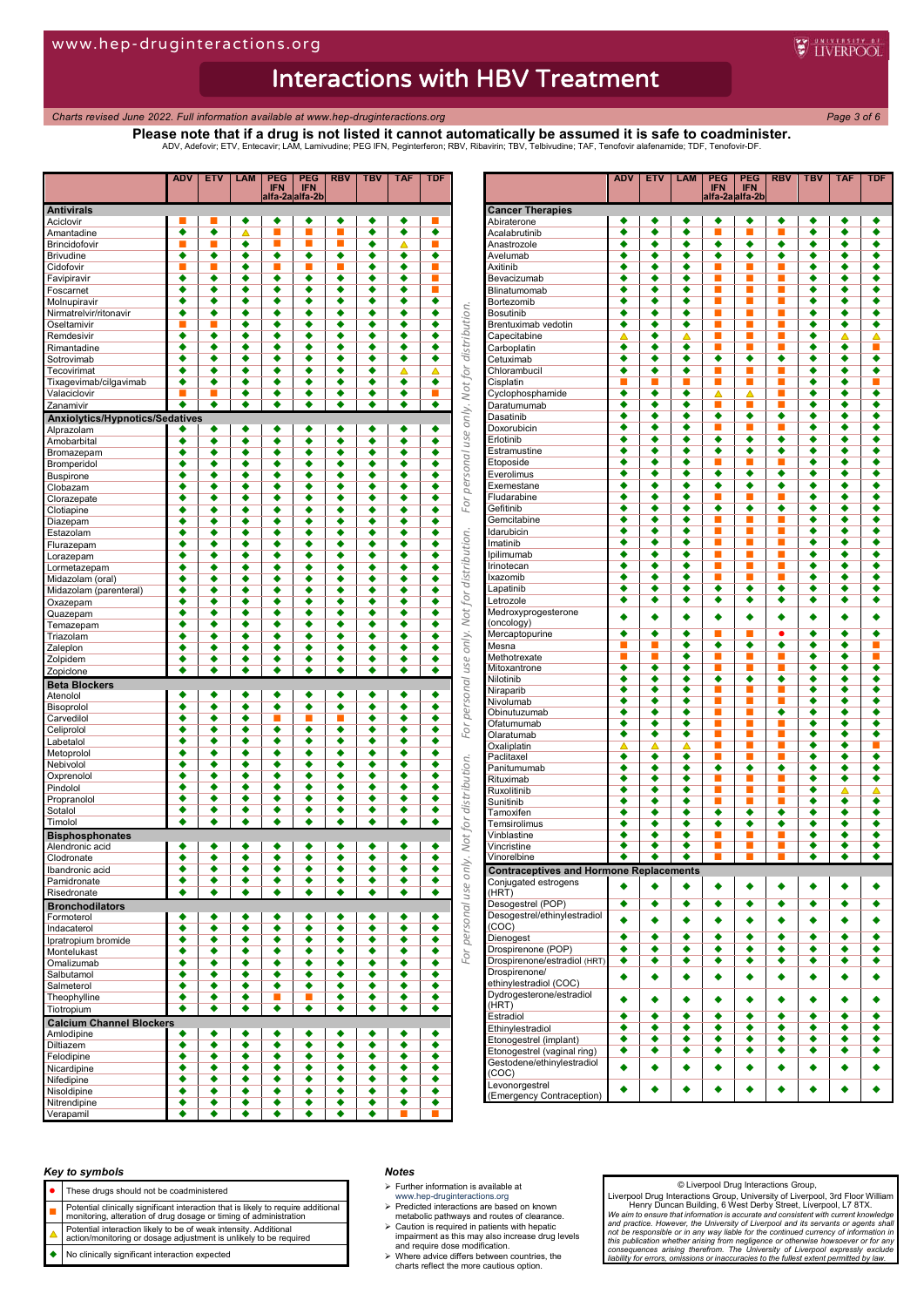## Interactions with HBV Treatment

*Charts revised June 2022. Full information available at www.hep-druginteractions.org* Page 4*of 6 Page 4 of 6 Page 4 of 6* 

**WEINERPOOL** 

**Please note that if a drug is not listed it cannot automatically be assumed it is safe to coadminister.** ADV, Adefovir; ETV, Entecavir; LAM, Lamivudine; PEG IFN, Peginterferon; RBV, Ribavirin; TBV, Telbivudine; TAF, Tenofovir alafenamide; TDF, Tenofovir-DF.

|                                                              | ADV                  | ETV    | LAM    | <b>PEG</b><br><b>IFN</b> | <b>PEG</b><br><b>IFN</b><br>alfa-2a <mark>alfa-2b</mark> | <b>RBV</b>       | твv                  | TAF                  | TDF                  |                   |
|--------------------------------------------------------------|----------------------|--------|--------|--------------------------|----------------------------------------------------------|------------------|----------------------|----------------------|----------------------|-------------------|
| <b>Contraceptives and Hormone Replacements (continued)</b>   |                      |        |        |                          |                                                          |                  |                      |                      |                      |                   |
| Levonorgestrel (HRT)                                         | ٠                    | ٠      | ٠      | ٠                        | ٠                                                        | ٠                |                      |                      | ٠                    |                   |
| Levonorgestrel (implant)                                     | ٠                    | ٠      | ٠      | ٠                        | ٠                                                        | ٠                | ٠                    | ٠                    | ٠                    |                   |
| Levonorgestrel (IUD)                                         | ٠                    | ٠      | ٠      | ٠                        | ٠                                                        | ٠                | ٠                    | ٠                    | ٠                    |                   |
| Levonorgestrel (POP)<br>Levonorgestrel/                      | ٠                    | ٠      | ٠      | ٠                        | ٠                                                        | ٠                | ٠                    | ٠                    | ٠                    |                   |
| ethinylestradiol (COC)                                       | ٠                    | ٠      | ٠      | ٠                        |                                                          |                  |                      |                      |                      |                   |
| Medroxyprogesterone (depot)                                  | ٠                    | ٠      | ٠      | ٠                        | ٠                                                        | ٠                | ٠                    | ٠                    | ٠                    |                   |
| Medroxyprogesterone (oral)                                   | ٠                    | ٠      | ٠      | ٠                        | ٠                                                        | ٠                | ٠                    | ٠                    | ٠                    |                   |
| Medroxyprogesterone/                                         |                      |        |        | ٠                        |                                                          |                  |                      |                      | ٠                    |                   |
| conjugated estrogens (HRT)                                   |                      |        |        |                          |                                                          |                  |                      |                      |                      |                   |
| Medroxyprogesterone/<br>estradiol (HRT)                      |                      |        |        | ٠                        |                                                          |                  |                      |                      |                      | for distribution. |
| Norelgestromin/ethinylestradiol<br>(patch)                   |                      |        |        |                          |                                                          |                  |                      |                      |                      |                   |
| Norethisterone                                               |                      |        |        |                          |                                                          |                  |                      |                      |                      |                   |
| (Norethindrone) (depot injection)                            |                      |        |        |                          |                                                          |                  |                      |                      |                      | Not:              |
| Norethisterone<br>(Norethindrone) (POP)                      |                      |        |        |                          |                                                          |                  |                      |                      |                      | only.             |
| Norethisterone                                               |                      |        |        |                          |                                                          |                  |                      |                      |                      |                   |
| (Norethindrone)/estradiol (HRT)                              |                      |        |        |                          |                                                          |                  |                      |                      |                      |                   |
| Norethisterone<br>(Norethindrone)/<br>ethinylestradiol (COC) |                      |        |        |                          |                                                          |                  |                      |                      |                      | personal use      |
| Norethisterone                                               |                      |        |        |                          |                                                          |                  |                      |                      |                      |                   |
| (Norethindrone)/mestranol<br>(COC)                           |                      |        |        |                          |                                                          |                  |                      |                      |                      |                   |
| Norgestimate/ethinylestradiol<br>(COC)                       |                      |        |        |                          |                                                          |                  |                      |                      |                      | For:              |
| Norgestrel/conjugated<br>estrogens (HRT)                     |                      |        |        |                          |                                                          |                  |                      |                      |                      |                   |
| Norgestrel/ethinylestradiol<br>(COC)                         |                      |        |        |                          |                                                          |                  |                      |                      |                      | distribution      |
| <b>Erectile Dysfunction Agents</b>                           |                      |        |        |                          |                                                          |                  |                      |                      |                      |                   |
| Sildenafil                                                   |                      | ٠      | ٠      | ٠                        |                                                          |                  | ٠                    | ٠                    | ٠                    |                   |
| Tadalafil                                                    | $\overline{\bullet}$ | ٠      | ٠      | ٠                        | ٠                                                        | ٠                | $\overline{\bullet}$ | ٠                    | $\overline{\bullet}$ | Not for           |
| Vardenafil                                                   | ٠                    | ٠      | ٠      | ٠                        | ٠                                                        | ٠                | ٠                    | ٠                    | ٠                    |                   |
| <b>Gastrointestinal Agents</b>                               |                      |        |        |                          |                                                          |                  |                      |                      |                      |                   |
| Aluminium hydroxide                                          | ٠                    | ٠      | ٠      | ٠                        | ٠                                                        | ٠                | ٠                    | ٠                    | ٠                    | only.             |
| Alverine citrate<br>Antacids                                 | ٠<br>٠               | ٠<br>٠ | ٠<br>٠ | ٠<br>٠                   | ٠<br>٠                                                   | ٠<br>٠           | ٠<br>٠               | ٠<br>٠               | ٠<br>٠               |                   |
| Aprepitant                                                   | ٠                    | ٠      | ٠      | ٠                        | ٠                                                        | ٠                | ٠                    | ٠                    | ٠                    |                   |
| Bisacodyl                                                    | ٠                    | ٠      | ٠      | ٠                        | ٠                                                        | ٠                | ٠                    | ٠                    | ٠                    |                   |
| Cimetidine                                                   | ٠                    | ٠      | ٠      | ٠                        | ٠                                                        | ٠                | ٠                    | ٠                    | П                    | personal use      |
| Cisapride                                                    | ٠                    | ٠      | ٠      | ٠                        | ٠                                                        | ٠                | ٠                    | ٠                    | ٠                    |                   |
| Cyclizine                                                    | ٠                    | ٠      | ٠      | ٠                        | ٠                                                        | ٠                | ٠                    | ٠                    | ٠                    |                   |
| Dantron                                                      | ٠                    | ٠      | ٠      | ٠                        | ٠                                                        | ٠                | ٠                    | ٠                    | ٠                    | For               |
| Domperidone<br>Droperidol                                    | ٠<br>٠               | ٠<br>٠ | ٠<br>٠ | ٠<br>٠                   | ٠<br>٠                                                   | ٠<br>٠           | ٠<br>٠               | ٠<br>٠               | ٠<br>٠               |                   |
| Esomeprazole                                                 | ٠                    | ٠      | ٠      | ٠                        | ٠                                                        | ٠                | ٠                    | ٠                    | ٠                    |                   |
| Famotidine                                                   | ٠                    | ٠      | ٠      | ٠                        | ٠                                                        | ٠                | ٠                    | ٠                    | ٠                    |                   |
| Granisetron                                                  | ٠                    | ٠      | ٠      | ٠                        | ٠                                                        | ٠                | ٠                    | ٠                    | ٠                    |                   |
| Hyoscine                                                     | ٠                    | ٠      | ٠      | ٠                        | ٠                                                        | ٠                | ٠                    | ٠                    | ٠                    | distribution      |
| Ispaghula husk                                               | ٠                    | ٠      | ٠      | ٠                        | ٠                                                        | ٠                | ٠                    | ٠                    | ٠                    |                   |
| Lactulose                                                    | ٠                    | ٠      | ٠      | ٠                        | ٠                                                        | ٠                | ٠                    | ٠                    | ٠                    | for               |
| Lansoprazole<br>Linaclotide                                  | ٠<br>٠               | ٠<br>٠ | ٠<br>٠ | ٠<br>٠                   | ٠<br>٠                                                   | ٠<br>٠           | ٠<br>٠               | ٠<br>٠               | ٠<br>٠               | Not               |
| Loperamide                                                   | ٠                    | ٠      | ٠      | ٠                        | ٠                                                        | ٠                | ٠                    | ٠                    | ٠                    |                   |
| Lubiprostone                                                 |                      |        |        | ٠                        |                                                          |                  |                      | ٠                    |                      | only.             |
| Macrogol                                                     |                      | ٠      | ٠      | ٠                        | ٠                                                        | ٠                | ٠                    | ٠                    | ٠                    |                   |
| Mebeverine                                                   | $\overline{\bullet}$ | ٠      | ٠      | $\overline{\bullet}$     | $\overline{\bullet}$                                     | ٠                | $\overline{\bullet}$ | $\overline{\bullet}$ | ٠                    |                   |
| Mesalazine                                                   | ٠                    | ٠      | ٠      | ٠                        | ٠                                                        | ٠                | ٠                    | ٠                    | ٠                    |                   |
| Methylcellulose                                              | ٠<br>٠               | ٠<br>٠ | ٠<br>٠ | ٠<br>٠                   | ٠<br>٠                                                   | ٠<br>٠           | ٠<br>٠               | ٠<br>٠               | ٠<br>٠               |                   |
| Metoclopramide<br>Naloxegol                                  | ٠                    | ٠      | ٠      | ٠                        | ٠                                                        | ٠                | ٠                    | ٠                    | ٠                    |                   |
| Omeprazole                                                   | ٠                    | ٠      | ٠      | ٠                        | ٠                                                        | ٠                | ٠                    | ٠                    | ٠                    | For personal use  |
| Ondansetron                                                  | ٠                    | ۰      | ٠      | ٠                        | ٠                                                        | ٠                | ٠                    | ٠                    | ۰                    |                   |
| Pantoprazole                                                 | ٠                    | ٠      | ٠      | ٠                        | ٠                                                        | ٠                | ٠                    | ٠                    | ٠                    |                   |
| Prucalopride                                                 | ٠                    | ٠      | ∙      | ٠                        | ٠                                                        | ٠                | ٠                    | ٠                    | ٠                    |                   |
| Rabeprazole                                                  | ٠                    | ٠      | ٠      | ٠                        | ٠                                                        | ٠                | ٠                    | ٠                    | ٠                    |                   |
| Ranitidine<br>Senna                                          | ٠<br>٠               | ٠<br>٠ | ٠<br>٠ | ٠<br>٠                   | ٠<br>٠                                                   | ٠<br>٠           | ٠<br>٠               | ٠<br>٠               | ٠<br>٠               |                   |
| Simeticone                                                   | ٠                    | ٠      | ٠      | ٠                        | ٠                                                        | ٠                | ٠                    | ٠                    | ٠                    |                   |
| Sulfasalazine                                                | ٠                    | ٠      | ٠      | $\overline{\bullet}$     | ٠                                                        | $\ddot{\bullet}$ | ٠                    | $\overline{\bullet}$ | ٠                    |                   |
| Trimebutine                                                  | ٠                    | ٠      | ٠      | ٠                        | ٠                                                        | ٠                | ٠                    | ٠                    | ٠                    |                   |

|                                                     | <b>ADV</b>           | <b>ETV</b>           | LAM                  | <b>PEG</b><br><b>IFN</b> | <b>PEG</b><br><b>IFN</b><br>alfa-2a <mark>alfa-2</mark> b | <b>RBV</b> | <b>TBV</b>           | <b>TAF</b>           | <b>TDF</b>           |
|-----------------------------------------------------|----------------------|----------------------|----------------------|--------------------------|-----------------------------------------------------------|------------|----------------------|----------------------|----------------------|
| <b>HCC Therapies</b>                                |                      |                      |                      |                          |                                                           |            |                      |                      |                      |
| Lenvatinib                                          |                      |                      |                      | ▵                        | Δ                                                         |            |                      |                      |                      |
| Pembrolizumab                                       | ٠                    | ٠                    | ٠                    | Δ                        | Δ                                                         |            | ٠                    | ٠                    | ٠                    |
| Regorafenib                                         | ٠                    | ٠                    | ٠                    | ▵                        | Δ                                                         | Δ          | ٠                    | ٠                    | ٠                    |
| Sorafenib                                           | ٠                    | ٠                    | ٠                    | △                        | Δ                                                         | Δ          | ٠                    | ٠                    | ٠                    |
| <b>Hepatitis B Drugs</b>                            |                      |                      |                      |                          |                                                           |            |                      |                      |                      |
| Adefovir                                            |                      | Δ                    | ٠                    | п                        | ■                                                         | ٠          | ٠                    | ٠                    | ٠                    |
| Entecavir                                           | Δ                    |                      | $\overline{\bullet}$ | $\overline{\bullet}$     | $\overline{\bullet}$                                      | ٠          | $\overline{\bullet}$ | $\overline{\bullet}$ | $\overline{\bullet}$ |
| Lamivudine                                          | ٠                    | ٠                    |                      |                          |                                                           |            |                      | ٠                    | ٠                    |
| Peginterferon alfa-2a                               | П                    | ٠                    |                      |                          | n/a                                                       | ٠          |                      |                      | П                    |
| Peginterferon alfa-2b                               | П                    | ٠                    | П                    | n/a                      |                                                           | ٠          | $\bullet$            | ■                    | п                    |
| Ribavirin                                           | $\overline{\bullet}$ | ٠                    | п                    | ٠                        | ٠                                                         |            | $\overline{\bullet}$ | п                    | п                    |
| Telbivudine                                         | ٠                    | ٠                    |                      | $\bullet$                | ٠                                                         | ٠          |                      | ٠                    |                      |
| Tenofovir alafenamide (TAF)                         | $\bullet$            | ٠                    | ٠                    | п                        | п                                                         | П          | ٠                    |                      | $\bullet$            |
| Tenofovir-DF                                        | ă                    | ٠                    | ٠                    | ٦                        | ■                                                         |            |                      | ٠                    |                      |
| <b>Hepatitis C Drugs (Direct Acting Antivirals)</b> |                      |                      |                      |                          |                                                           |            |                      |                      |                      |
| Daclatasvir                                         |                      | ٠                    |                      | ٠                        | ٠                                                         | ٠          | ٠                    | ٠                    | ٠                    |
| Elbasvir/Grazoprevir                                | ٠                    | ٠                    | ٠                    | ▅                        |                                                           | ٠          | ٠                    | ٠                    | ٠                    |
| Glecaprevir/Pibrentasvir                            | ٠                    | ٠                    | ٠                    |                          |                                                           | ٠          | ٠                    | ٠                    | ٠                    |
| Ledipasvir/Sofosbuvir                               | ٠                    | ٠                    | ٠                    | ■                        | ▬                                                         | ٠          | ٠                    | ٠                    | П                    |
| OBV/PTV/r                                           | $\overline{\bullet}$ | ٠                    | $\overline{\bullet}$ | п                        | п                                                         | ٠          | $\overline{\bullet}$ | П                    | $\overline{\bullet}$ |
| OBV/PTV/r + Dasabuvir                               | ٠                    | ٠                    | ٠                    | г                        | г                                                         | ٠          | ٠                    |                      | ٠                    |
| Simeprevir                                          | ٠                    | ٠                    | ٠                    | ٠                        | ٠                                                         | ٠          | ٠                    | ٠                    | ٠                    |
| Sofosbuvir (SOF)                                    | ٠                    | ٠                    | ٠                    | ٠                        | ٠                                                         | ▲          | ٠                    | ٠                    | ٠                    |
| SOF/Velpatasvir                                     | ٠                    | ٠                    | ٠                    |                          |                                                           | ٠          | ٠                    | ٠                    |                      |
| SOF/Velpatasvir/Voxilaprevir                        | ٠                    | ٠                    | ٠                    | п                        | п                                                         |            | ٠                    | ٠                    | ш                    |
| <b>Hepatitis D Entry Inhibitor</b>                  |                      |                      |                      |                          |                                                           |            |                      |                      |                      |
| Bulevirtide                                         | ٠                    | ٠                    | ٠                    | ٠                        | ٠                                                         | ٠          | ٠                    | ٠                    | ٠                    |
| <b>Herbals/Supplements/Vitamins</b>                 |                      |                      |                      |                          |                                                           |            |                      |                      |                      |
| Aloe vera                                           | ٠                    | ٠                    | ٠                    | ٠                        | ٠                                                         | ٠          | ٠                    | ٠                    | ٠                    |
| Ascorbic acid (Vitamin C)                           | ٠                    | ٠                    | ٠                    | ٠                        | ٠                                                         | ٠          | ٠                    | ٠                    | ٠                    |
| Black cohosh (A. racemosa)                          | ٠                    | ٠                    | ٠                    | ٠                        | ٠                                                         | ٠          | ٠                    | ٠                    | ٠                    |
| Cat's claw (U. tomentosa)                           | ٠                    | ٠                    | ٠                    | ٠                        | ٠                                                         |            | ٠                    | ٠                    | ٠                    |
| Colecalciferol (Vitamin D3)                         | ٠                    | ٠                    | ٠                    | ٠                        | ٠                                                         | ٠          | ٠                    | ٠                    | ٠                    |
| Cyanocobalamin (B12)                                | ٠                    | ٠                    | ٠                    | ٠                        | ٠                                                         | ٠          | ٠                    | ٠                    | ٠                    |
| Diosmin                                             | ٠                    | ٠                    | ٠                    | ٠                        | ٠                                                         | ٠          | ٠                    | ٠                    | ٠                    |
| Echinacea                                           | ٠                    | ٠                    | ٠                    | ٠                        | ٠                                                         | ٠          | ٠                    | ٠                    | ٠                    |
| Eucalyptus globulus                                 | ٠                    | ٠                    | ٠                    | ٠                        | ٠                                                         | ٠          | ٠                    | ٠                    | ٠                    |
| Ferrous sulphate                                    | ٠                    | ٠                    | ٠                    | ٠                        | ٠                                                         | ٠          | ٠                    | ٠                    | ٠                    |
| Folic acid                                          | ٠                    | ٠                    | ٠                    | ٠                        | ٠                                                         | ٠          | ٠                    | ٠                    | ٠                    |
| Garlic                                              | ٠                    | ٠                    | ٠                    | ٠                        | ٠                                                         | ٠          | ٠                    |                      | ٠                    |
| Ginger (Z. officinale)                              | ٠                    | ٠                    | ٠                    | ٠                        | ٠                                                         | ٠          | ٠                    | ٠                    | ٠                    |
| Ginkgo biloba                                       | ٠                    | ٠                    | ٠                    | ٠                        | ▲                                                         | ▲          | ٠                    | ٠                    | ٠                    |
| Ginseng                                             | ٠                    | ٠                    | ٠                    | ٠                        | ٠                                                         | ٠          | ٠                    | ٠                    | ٠                    |
| Goldenseal (H. canadensis)                          | ٠                    | ٠                    | ٠                    | ٠                        | ٠                                                         | ٠          | ٠                    | ٠                    | ٠                    |
| Grape seed extract                                  | $\overline{\bullet}$ | ٠                    | ٠                    | $\overline{\bullet}$     | ٠                                                         | ٠          | ٠                    | ٠                    | $\overline{\bullet}$ |
| Grapefruit juice                                    | ٠                    | ٠                    | ٠                    | ٠                        | ٠                                                         | ▲          | ٠                    | ٠                    | ٠                    |
| Green tea (C. sinensis)                             | ٠                    | ٠                    | ٠                    | ٠                        | ٠                                                         | ٠          | ٠                    | ٠                    | ٠                    |
| Homeopathic remedies                                | ٠                    | ٠                    | ٠                    | ٠                        | ٠                                                         | ▲          | ٠                    | ٠                    | ٠                    |
| Inula racemosa                                      | ٠                    | ٠                    | ٠                    | ٠                        | ٠                                                         | ٠          | ٠                    | ٠                    | ٠                    |
| Heroin                                              | ٠                    | ٠                    | ٠                    | ٠                        | ٠                                                         | ٠          | ٠                    | ٠                    | ٠                    |
| lodine                                              | ٠                    | ٠                    | ٠                    | ٠                        | ٠                                                         | ٠          | ٠                    | ٠                    | ٠                    |
| Kava kava (P. methysticum)                          | ٠                    | ٠                    | ٠                    | ٠                        | ٠                                                         | ٠          | ٠                    | ٠                    | ٠                    |
| Milk thistle                                        | ٠                    | ٠                    | ٠                    | ٠                        | ٠                                                         | ٠          | ٠                    | ٠                    | ٠                    |
| Retinol (Vitamin A)                                 | ٠                    | ٠                    | ٠                    | ٠                        | ٠                                                         | ٠          | ٠                    | ٠                    | ٠                    |
| Riboflavin (Vitamin B2)                             | ٠                    | ٠                    | ٠                    | ٠                        | ٠                                                         | ٠          | ٠                    | ٠                    | ٠                    |
| Serenoa repens                                      | ٠                    | ٠                    | ٠                    | ٠                        | ٠                                                         | ٠          | ٠                    | ٠                    | ٠                    |
| St John's wort                                      | $\overline{\bullet}$ | ٠                    | $\overline{\bullet}$ |                          |                                                           | ٠          | $\overline{\bullet}$ | ٠                    | $\overline{\bullet}$ |
| Thiamine (Vitamin B1)                               | ٠                    | ٠                    | ٠                    | ٠                        | ٠                                                         | ٠          | ٠                    | ٠                    | ٠                    |
| Turmeric (curcumin)                                 | ٠                    | ٠                    | ٠                    | ٠                        | ٠                                                         | ٠          | ٠                    | ٠                    | ٠                    |
| Valerian                                            | ٠                    | ٠                    | ٠                    | ٠                        | ٠                                                         | ٠          | ٠                    | ٠                    | ٠                    |
| Vitamin E                                           | $\overline{\bullet}$ | $\overline{\bullet}$ | $\overline{\bullet}$ | $\overline{\bullet}$     | $\overline{\bullet}$                                      | ቅ          | ∙                    | $\overline{\bullet}$ | $\overline{\bullet}$ |

#### *Key to symbols*

- These drugs should not be coadministered
- 
- **Potential clinically significant interaction that is likely to require additional**<br>monitoring, alteration of drug dosage or timing of administration
- Potential interaction likely to be of weak intensity. Additional action/monitoring or dosage adjustment is unlikely to be required
- No clinically significant interaction expected

#### *Notes*

- $\triangleright$  Further information is available at
- 
- www.hep-druginteractions.org Predicted interactions are based on known metabolic pathways and routes of clearance.
- Caution is required in patients with hepatic impairment as this may also increase drug levels and require dose modification. Where advice differs between countries, the charts reflect the more cautious option.
- 

#### © Liverpool Drug Interactions Group,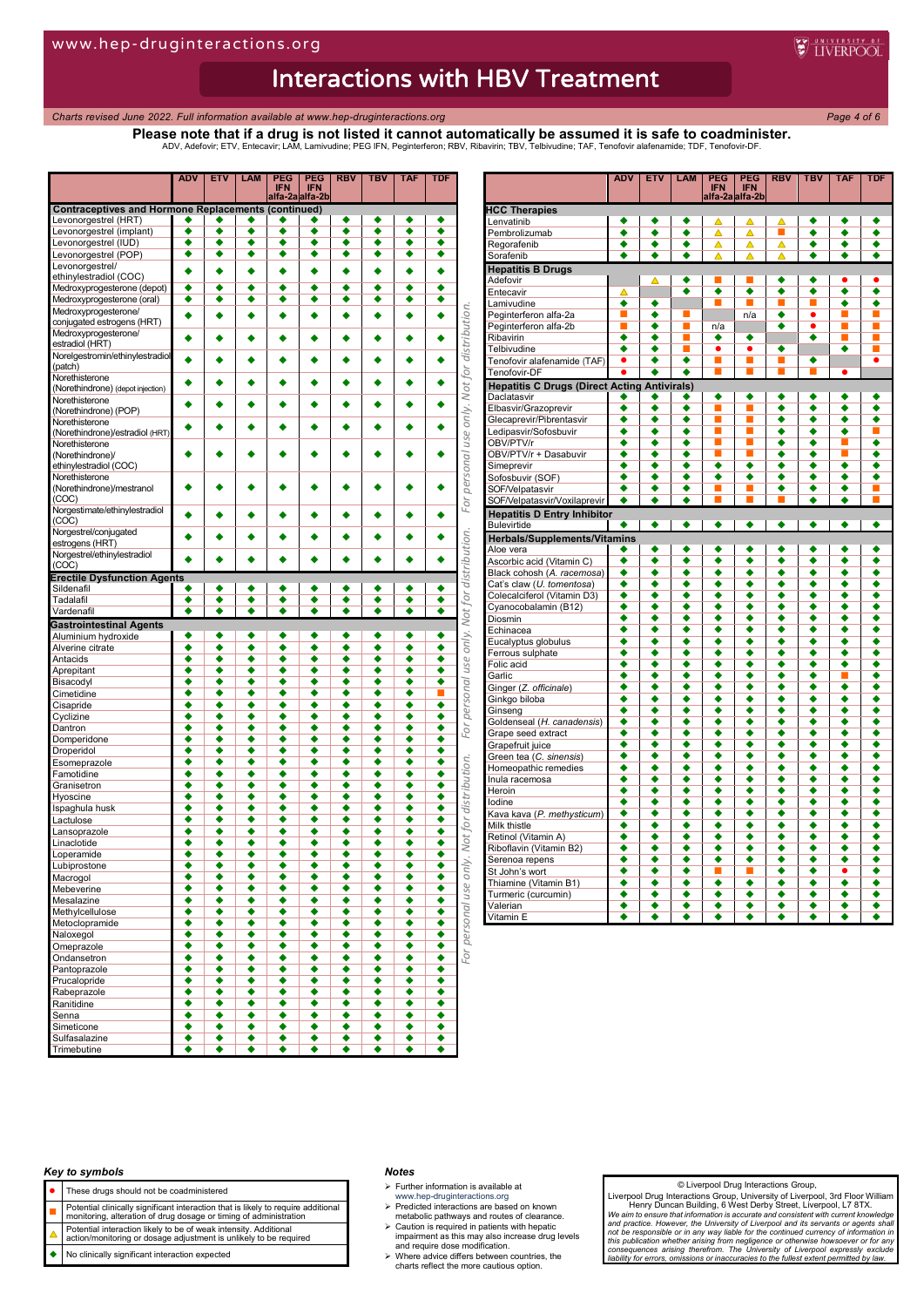# Interactions with HBV Treatment

For personal use only. Not for distribution.

*Charts revised June 2022. Full information available at www.hep-druginteractions.org Page 5 of 6*

**WEINERPOOL** 

**Please note that if a drug is not listed it cannot automatically be assumed it is safe to coadminister.** ADV, Adefovir; ETV, Entecavir; LAM, Lamivudine; PEG IFN, Peginterferon; RBV, Ribavirin; TBV, Telbivudine; TAF, Tenofovir alafenamide; TDF, Tenofovir-DF.

|                                                        | <b>ADV</b>           | <b>ETV</b> | <b>LAM</b> | <b>PEG</b> | <b>PEG</b>                   | <b>RBV</b>           | <b>TBV</b>                                                                                                                                                                                                                        | <b>TAF</b>     | <b>TDF</b> |
|--------------------------------------------------------|----------------------|------------|------------|------------|------------------------------|----------------------|-----------------------------------------------------------------------------------------------------------------------------------------------------------------------------------------------------------------------------------|----------------|------------|
|                                                        |                      |            |            | <b>IFN</b> | <b>IFN</b><br>alfa-2aalfa-2b |                      |                                                                                                                                                                                                                                   |                |            |
|                                                        |                      |            |            |            |                              |                      |                                                                                                                                                                                                                                   |                |            |
| <b>HIV Drugs</b><br><b>Entry/Integrase Inhibitors</b>  |                      |            |            |            |                              |                      |                                                                                                                                                                                                                                   |                |            |
| Albuvirtide                                            | ٠                    | ٠          | ٠          | ٠          | ٠                            | ٠                    |                                                                                                                                                                                                                                   | ٠              | ٠          |
|                                                        | $\bullet$            | ٠          | $\bullet$  |            |                              |                      |                                                                                                                                                                                                                                   | $\bullet$      | ●          |
| Bictegravir/FTC/TAF                                    | $\overline{\bullet}$ |            | ٠          | ٠          | $\overline{\bullet}$         | $\overline{\bullet}$ |                                                                                                                                                                                                                                   | ٠              | ٠          |
| Cabotegravir (oral)<br>Cabotegravir/rilpivirine (LA)   | $\overline{\bullet}$ | ٠          | ٠          | ٠          | ٠                            | $\overline{\bullet}$ |                                                                                                                                                                                                                                   | ٠              | ٠          |
|                                                        | ٠                    |            | ٠          | ٠          | ٠                            | ٠                    |                                                                                                                                                                                                                                   | ٠              |            |
| Dolutegravir                                           | ٠                    | ٠          |            | ٠          | ٠                            | ٠                    |                                                                                                                                                                                                                                   |                |            |
| Dolutegravir/rilpivirine<br>Elvitegravir/cobi /FTC/TAF | $\bullet$            |            | ō          |            |                              |                      |                                                                                                                                                                                                                                   | $\bullet$      |            |
| Elvitegravir/cobi/FTC/TDF                              | $\bullet$            | ٠          | $\bullet$  |            | п                            | п                    | Π                                                                                                                                                                                                                                 | $\bullet$      |            |
| Enfuvirtide                                            | ٠                    |            | ٠          | ٠          | ٠                            | ٠                    |                                                                                                                                                                                                                                   | ٠              |            |
|                                                        | ٠                    |            | ٠          | ٠          | ٠                            | ٠                    |                                                                                                                                                                                                                                   | ٠              |            |
| Fostemsavir<br>Ibalizumab-uiyk                         | ٠                    |            | ٠          | ٠          | ٠                            | ٠                    |                                                                                                                                                                                                                                   |                | ٠          |
| Maraviroc                                              | $\overline{\bullet}$ | ٠          | ٠          | ٠          | ٠                            | $\overline{\bullet}$ |                                                                                                                                                                                                                                   | ٠              | ٠          |
|                                                        | ٠                    | ٠          | ٠          | ٠          | ٠                            | ٠                    |                                                                                                                                                                                                                                   | ٠              | ٠          |
| Raltegravir                                            |                      |            |            |            |                              |                      |                                                                                                                                                                                                                                   |                |            |
| <b>NNRTIS</b>                                          | ٠                    | ٠          | ٠          | ٠          | ٠                            | ٠                    |                                                                                                                                                                                                                                   | ٠              |            |
| Dapivirine                                             | ٠                    | ٠          |            | ٠          | ٠                            | ٠                    |                                                                                                                                                                                                                                   |                |            |
| Dolutegravir/rilpivirine                               | ٠                    |            |            | ٠          | ٠                            |                      |                                                                                                                                                                                                                                   |                |            |
| Doravirine                                             | $\bullet$            |            | ٠<br>٠     |            |                              | ٠                    | <b>Contract Contract Contract Contract Contract Contract Contract Contract Contract Contract Contract Contract C</b>                                                                                                              | ٠<br>$\bullet$ |            |
| Doravirine/3TC/TDF                                     | ٠                    |            | ٠          |            | ٠                            | L.<br>٠              |                                                                                                                                                                                                                                   |                |            |
| Efavirenz                                              |                      |            |            | ٠          | ٠                            | ٠                    | Π                                                                                                                                                                                                                                 | ٠              |            |
| Etravirine                                             | ٠                    | ٠          | ٠          | ٠          |                              |                      |                                                                                                                                                                                                                                   | ٠              | ٠          |
| Nevirapine                                             | ٠                    | ٠          | ٠          | ٠          | ٠                            | ٠                    | <b>Contract Contract Contract Contract Contract Contract Contract Contract Contract Contract Contract Contract C</b>                                                                                                              | ٠              | ٠          |
| Rilpivirine                                            | ٠                    | ٠          | ٠          | ٠          | ٠                            | ٠                    | π                                                                                                                                                                                                                                 | ٠              | ٠          |
| Rilpivirine/FTC/TAF                                    | ٠                    | ٠          |            |            |                              | ٠                    |                                                                                                                                                                                                                                   |                | ●          |
| <b>NRTIS</b>                                           |                      |            |            |            |                              |                      |                                                                                                                                                                                                                                   |                |            |
| Abacavir                                               | ٠                    | ٠          | ٠          |            | п                            | ■                    |                                                                                                                                                                                                                                   | ٠              | ٠          |
| Didanosine                                             | ٠                    | ٠          | ٠          | $\bullet$  | $\bullet$                    | ٠                    | ■                                                                                                                                                                                                                                 |                | ●          |
| Emtricitabine (FTC)                                    | u.                   |            |            |            | п                            | П                    | e de la provincia de la construcción de la construcción de la construcción de la construcción de la construcció<br>En la construcción de la construcción de la construcción de la construcción de la construcción de la construcc | ٠              |            |
| Emtricitabine + TAF                                    | ٠                    |            | ٠          |            | ш                            |                      |                                                                                                                                                                                                                                   | $\bullet$      |            |
| Emtricitabine + TDF                                    | $\bullet$            |            | $\bullet$  |            | п                            | ٠                    | e de la provincia de la construcción de la construcción de la construcción de la construcción de la construcció<br>En la construcción de la construcción de la construcción de la construcción de la construcción de la construcc | ٠              | $\bullet$  |
| Lamivudine                                             | ٠                    |            | ٠          |            | п                            | г                    |                                                                                                                                                                                                                                   | ٠              |            |
| Stavudine                                              |                      | ٠          | ٠          |            | п                            | 0                    |                                                                                                                                                                                                                                   | ٠              |            |
| Tenofovir-DF                                           | ٠                    | ٠          | ٠          | ■          | п                            | п                    | ■                                                                                                                                                                                                                                 | ٠              |            |
| Zidovudine                                             | ٠                    | ٠          | ٠          | ٠          | ٠                            |                      |                                                                                                                                                                                                                                   | ٠              |            |
| <b>Protease Inhibitors</b>                             |                      |            |            |            |                              |                      |                                                                                                                                                                                                                                   |                |            |
| Atazanavir alone                                       | ٠                    |            |            | ٠          | ٠                            |                      |                                                                                                                                                                                                                                   |                |            |
| Atazanavir/cobicistat                                  | ٠                    | ٠          | ٠          | ٠          | ٠                            | п                    | ■                                                                                                                                                                                                                                 | п              |            |
| Atazanavir + ritonavir                                 | ٠                    | ٠          | ٠          | ٠          | ٠                            | П                    |                                                                                                                                                                                                                                   |                |            |
| Darunavir/cobicistat                                   | ٠                    | ٠          |            | ٠          | ٠                            | ٠                    | ■                                                                                                                                                                                                                                 | п              |            |
| Darunavir/cobi/FTC/TAF                                 | $\bullet$            | ٠          | ٠          |            |                              | ٠                    |                                                                                                                                                                                                                                   | ٠              | e          |
| Darunavir + ritonavir                                  | ٠                    | ٠          | ٠          | ٠          | ٠                            | ٠                    |                                                                                                                                                                                                                                   | П              |            |
| Fosamprenavir                                          | ٠                    | ٠          |            | ٠          | ٠                            | ٠                    |                                                                                                                                                                                                                                   |                |            |
| Indinavir                                              | ٠                    | ٠          |            | ٠          | ٠                            |                      |                                                                                                                                                                                                                                   |                |            |
| Lopinavir                                              | ٠                    | ٠          | ٠          | ٠          | ٠                            | ٠                    |                                                                                                                                                                                                                                   |                |            |
| Ritonavir                                              | ٠                    | ٠          | ٠          | ٠          | ٠                            | ٠                    |                                                                                                                                                                                                                                   | ▬              |            |
| Tipranavir                                             |                      |            |            |            |                              |                      |                                                                                                                                                                                                                                   | ٠              |            |

|                                          | <b>ADV</b>           | <b>ETV</b>           | <b>LAM</b>                | <b>PEG</b><br><b>IFN</b> | <b>PEG</b><br><b>IFN</b>     | <b>RBV</b>                | TBV                  | <b>TAF</b>                                   | TDF                  |
|------------------------------------------|----------------------|----------------------|---------------------------|--------------------------|------------------------------|---------------------------|----------------------|----------------------------------------------|----------------------|
|                                          |                      |                      |                           |                          | alfa-2a <mark>alfa-2b</mark> |                           |                      |                                              |                      |
| <b>Hypertension/Heart Failure Agents</b> |                      |                      |                           |                          |                              |                           |                      |                                              |                      |
| Acebutolol                               |                      |                      |                           |                          |                              | ٠                         |                      | ٠                                            |                      |
| <b>Aliskiren</b>                         |                      | ٠                    | ٠                         | ٠                        | ٠                            |                           | $\overline{\bullet}$ | ٠                                            | ٠                    |
| Ambrisentan                              |                      | ٠                    |                           |                          | ٠                            |                           |                      | ٠                                            |                      |
| Amiloride                                |                      | $\overline{\bullet}$ | $\overline{\bullet}$      |                          | $\overline{\bullet}$         | $\overline{\bullet}$      |                      | $\overline{\bullet}$                         | $\overline{\bullet}$ |
| Azilsartan                               | $\overline{\bullet}$ | $\overline{\bullet}$ | ٠                         | ٠                        | $\overline{\bullet}$         |                           | $\overline{\bullet}$ | $\overline{\bullet}$                         | ٠                    |
| Benazepril                               |                      | $\overline{\bullet}$ | $\overline{\bullet}$      |                          | $\overline{\bullet}$         | $\overline{\bullet}$      | $\overline{\bullet}$ | $\overline{\bullet}$                         |                      |
| Bendroflumethiazide                      | ٠                    | ٠                    | ٠<br>$\overline{\bullet}$ | ▲                        | ٠<br>$\overline{\bullet}$    | ٠<br>$\overline{\bullet}$ | ٠                    | ٠                                            |                      |
| <b>Bosentan</b>                          |                      | $\overline{\bullet}$ | $\overline{\bullet}$      | ٠                        | $\overline{\bullet}$         | $\overline{\bullet}$      | $\overline{\bullet}$ | $\overline{\bullet}$<br>$\overline{\bullet}$ | ٠                    |
| Bumetanide<br>Candesartan                | $\overline{\bullet}$ | $\overline{\bullet}$ | ٠                         | ٠                        | $\overline{\bullet}$         | $\overline{\bullet}$      | $\overline{\bullet}$ | $\overline{\bullet}$                         | ٠                    |
|                                          | ┓                    | ┓                    | ◆                         |                          | ٠                            |                           | ٠                    | ٠                                            |                      |
| Captopril<br>Chlorothiazide              | $\overline{\bullet}$ | ٠                    | ٠                         | ٠                        | ٠                            | $\overline{\bullet}$      | ٠                    | $\overline{\bullet}$                         |                      |
| Chlortalidone                            |                      | $\overline{\bullet}$ | ٠                         | ▲                        | ٠                            | $\overline{\bullet}$      | ٠                    | $\overline{\bullet}$                         | ٠                    |
| Cilazapril                               | $\overline{\bullet}$ | $\overline{\bullet}$ | $\overline{\bullet}$      | $\overline{\bullet}$     | $\overline{\bullet}$         | $\overline{\bullet}$      | $\overline{\bullet}$ | $\overline{\bullet}$                         | $\overline{\bullet}$ |
| Clevidipine                              | ٠                    | ٠                    | ٠                         | ▲                        | ٠                            | ٠                         | ٠                    | ٠                                            |                      |
| Clonidine                                |                      | $\overline{\bullet}$ | $\overline{\bullet}$      |                          | $\overline{\bullet}$         | $\overline{\bullet}$      | $\overline{\bullet}$ | $\overline{\bullet}$                         |                      |
| Doxazosin                                | ٠                    | ٠                    | ٠                         | ٠                        | ٠                            | $\overline{\bullet}$      | ٠                    | $\overline{\bullet}$                         | ٠                    |
| Enalapril                                | ٠                    | ٠                    | ٠                         | ▲                        | ٠                            | ٠                         | ٠                    | ٠                                            | ٠                    |
| Eplerenone                               | ٠                    | ٠                    | ٠                         | ٠                        | ٠                            | ٠                         | ٠                    | ٠                                            | ٠                    |
| Epoprostenol                             | ٠                    | ٠                    | ٠                         | ٠                        | ٠                            |                           | ٠                    | ٠                                            |                      |
| Eprosartan                               | ٠                    | $\overline{\bullet}$ | ٠                         |                          | ٠                            | ٠                         | ٠                    | $\overline{\bullet}$                         | ٠                    |
| Fosinopril                               | ٠                    | ٠                    | ٠                         | ٠                        | ٠                            | $\overline{\bullet}$      | ٠                    | ٠                                            | ٠                    |
| Furosemide                               |                      |                      | ٠                         | ▲                        | ٠                            | ٠                         | ٠                    | ٠                                            | Δ                    |
| Hydralazine                              | $\overline{\bullet}$ | $\overline{\bullet}$ | $\overline{\bullet}$      | $\overline{\bullet}$     | $\overline{\bullet}$         | $\overline{\bullet}$      | ◆                    | $\overline{\bullet}$                         |                      |
| Hydrochlorothiazide                      |                      | ٠                    |                           | ▲                        | ٠                            |                           | ٠                    | ٠                                            | ٠                    |
| lloprost                                 |                      | ٠                    | ٠                         |                          | ٠                            | ٠                         | ٠                    | ٠                                            | ٠                    |
| Indapamide                               | $\overline{\bullet}$ | $\overline{\bullet}$ | $\overline{\bullet}$      | ٠                        | $\overline{\bullet}$         | $\overline{\bullet}$      | $\overline{\bullet}$ | $\overline{\bullet}$                         | ٠                    |
| Irbesartan                               | ٠                    | ٠                    | ٠                         | ٠                        | ٠                            | ٠                         | $\overline{\bullet}$ | ٠                                            | ٠                    |
| Isradipine                               |                      | $\overline{\bullet}$ | $\overline{\bullet}$      | $\overline{\bullet}$     | $\overline{\bullet}$         | $\overline{\bullet}$      | $\overline{\bullet}$ | $\overline{\bullet}$                         | $\overline{\bullet}$ |
| Ivabradine                               | ٠                    | ٠                    | ٠                         | ۸                        | ٠                            | ٠                         | ٠                    | ٠                                            |                      |
| Lacidipine                               |                      | $\overline{\bullet}$ | $\overline{\bullet}$      |                          | $\overline{\bullet}$         | $\overline{\bullet}$      | ٠                    | $\overline{\bullet}$                         | ٠                    |
| Lercanidipine                            | $\overline{\bullet}$ | $\overline{\bullet}$ | $\overline{\bullet}$      | ٠                        | $\overline{\bullet}$         | $\overline{\bullet}$      | $\overline{\bullet}$ | $\overline{\bullet}$                         | ٠                    |
| Lisinopril                               |                      | ٠                    | ٠                         | ٠                        | ٠                            | ٠                         | ٠                    | ٠                                            | ٠                    |
| Losartan                                 |                      | $\ddot{\bullet}$     | ▲                         |                          | $\ddot{\bullet}$             | ▲                         | ▲                    | $\overline{\bullet}$                         | ▲                    |
| Macitentan                               | ٠                    | $\overline{\bullet}$ | $\overline{\bullet}$      | ▲                        | $\overline{\bullet}$         | $\overline{\bullet}$      | ٠                    | $\overline{\bullet}$                         | $\overline{\bullet}$ |
| Methyldopa                               |                      | $\overline{\bullet}$ | ٠                         |                          | $\overline{\bullet}$         | $\overline{\bullet}$      | ٠                    | $\overline{\bullet}$                         | ٠                    |
| Metolazone                               | $\overline{\bullet}$ | $\overline{\bullet}$ | $\overline{\bullet}$      | $\overline{\bullet}$     | $\overline{\bullet}$         | $\overline{\bullet}$      | $\overline{\bullet}$ | $\overline{\bullet}$                         | $\overline{\bullet}$ |
| Moxonidine                               |                      | ٠                    | ٠                         | ٠                        | ٠                            | ٠                         | ٠                    | ٠                                            | ٠                    |
| Olmesartan                               |                      | $\overline{\bullet}$ | $\overline{\bullet}$      |                          | $\overline{\bullet}$         | $\overline{\bullet}$      |                      | $\overline{\bullet}$                         | $\overline{\bullet}$ |
| Perindopril                              | ٠                    | ٠                    | ٠                         | ٠                        | ٠                            | $\overline{\bullet}$      | ٠                    | $\overline{\bullet}$                         | ٠                    |
| Prazosin                                 |                      | ٠                    | ٠                         |                          | ٠                            | ٠                         | ٠                    | ٠                                            | ٠                    |
| Quinapril                                | $\overline{\bullet}$ | $\overline{\bullet}$ | $\overline{\bullet}$      | ٠                        | $\overline{\bullet}$         | $\overline{\bullet}$      | $\overline{\bullet}$ | $\overline{\bullet}$                         | $\overline{\bullet}$ |
| Ramipril                                 | ٠                    | ٠                    | ٠                         | ٠                        | ٠                            | ٠                         | ٠                    | ٠                                            | ٠                    |
| Ranolazine                               |                      | ٠                    |                           |                          | ٠                            |                           |                      |                                              |                      |
| Rilmenidine                              | ٠                    | $\overline{\bullet}$ | ٠                         | ▲                        | ٠                            | $\overline{\bullet}$      | ٠                    | $\overline{\bullet}$                         | ٠                    |
| Riociguat                                | ٠                    | $\overline{\bullet}$ | ٠                         | ▲                        | ٠                            | ٠                         | ٠                    | ٠                                            | ٠                    |
| Sacubitril/valsartan                     |                      |                      | $\overline{\bullet}$      | $\overline{\bullet}$     | $\overline{\bullet}$         | $\overline{\bullet}$      | $\overline{\bullet}$ | $\overline{\bullet}$                         |                      |
| Selexipag                                | ٠                    | ٠                    | ٠                         | ٠                        | ٠                            |                           | ٠                    | ٠                                            |                      |
| Sildenafil                               |                      | ◆                    | ٠                         |                          | ٠                            | ▲                         |                      | ٠                                            | ٠                    |
| Spironolactone                           |                      | ٠                    | $\overline{\bullet}$      |                          | ۵                            | ō                         | ٠                    | $\overline{\bullet}$                         | ō                    |
| Tadalafil                                |                      |                      |                           | $\overline{\bullet}$     |                              |                           |                      | $\overline{\bullet}$                         |                      |
| Telmisartan                              |                      | $\overline{\bullet}$ | $\overline{\bullet}$      |                          | $\overline{\bullet}$         | $\overline{\bullet}$      | $\overline{\bullet}$ | $\overline{\bullet}$                         |                      |
| Torasemide                               | ٠                    | ٠                    | ٠                         | ▲                        | ٠                            | ٠                         | ٠                    | ٠                                            | ٠                    |
| Trandolapril                             |                      | $\overline{\bullet}$ | $\overline{\bullet}$      | ▲                        | $\overline{\bullet}$         | $\overline{\bullet}$      | ۵                    | $\overline{\bullet}$                         | $\overline{\bullet}$ |
| Treprostinil                             | $\overline{\bullet}$ | $\overline{\bullet}$ | $\overline{\bullet}$      | ٠                        | $\overline{\bullet}$         | $\overline{\bullet}$      | $\overline{\bullet}$ | $\overline{\bullet}$                         | $\overline{\bullet}$ |
| Valsartan                                | п                    | г                    | ٠                         | ٠                        | $\overline{\bullet}$         | $\overline{\bullet}$      | $\overline{\bullet}$ | $\overline{\bullet}$                         |                      |
| Xipamide                                 | $\overline{\bullet}$ | $\overline{\bullet}$ | $\overline{\bullet}$      | ٠                        | $\overline{\bullet}$         | $\overline{\bullet}$      | $\overline{\bullet}$ | $\overline{\bullet}$                         | $\overline{\bullet}$ |
| Zofenopril                               | ٠                    | ٠                    | ٠                         | ٠                        | ٠                            | ٠                         | ٠                    | ٠                                            | ٠                    |

*For personal use only. Not for distribution. For personal use only. Not for distribution. For personal use only. Not for distribution.* personal use only. Not for distribution. For personal use only. Not for distribution. For

#### *Key to symbols*

- These drugs should not be coadministered
- 
- **Potential clinically significant interaction that is likely to require additional**<br>monitoring, alteration of drug dosage or timing of administration
- Potential interaction likely to be of weak intensity. Additional action/monitoring or dosage adjustment is unlikely to be required
- No clinically significant interaction expected

# Caution is required in patients with hepatic impairment as this may also increase drug levels and require dose modification. Where advice differs between countries, the charts reflect the more cautious option.

 $\triangleright$  Further information is available at www.hep-druginteractions.org Predicted interactions are based on known metabolic pathways and routes of clearance.

*Notes*

#### © Liverpool Drug Interactions Group,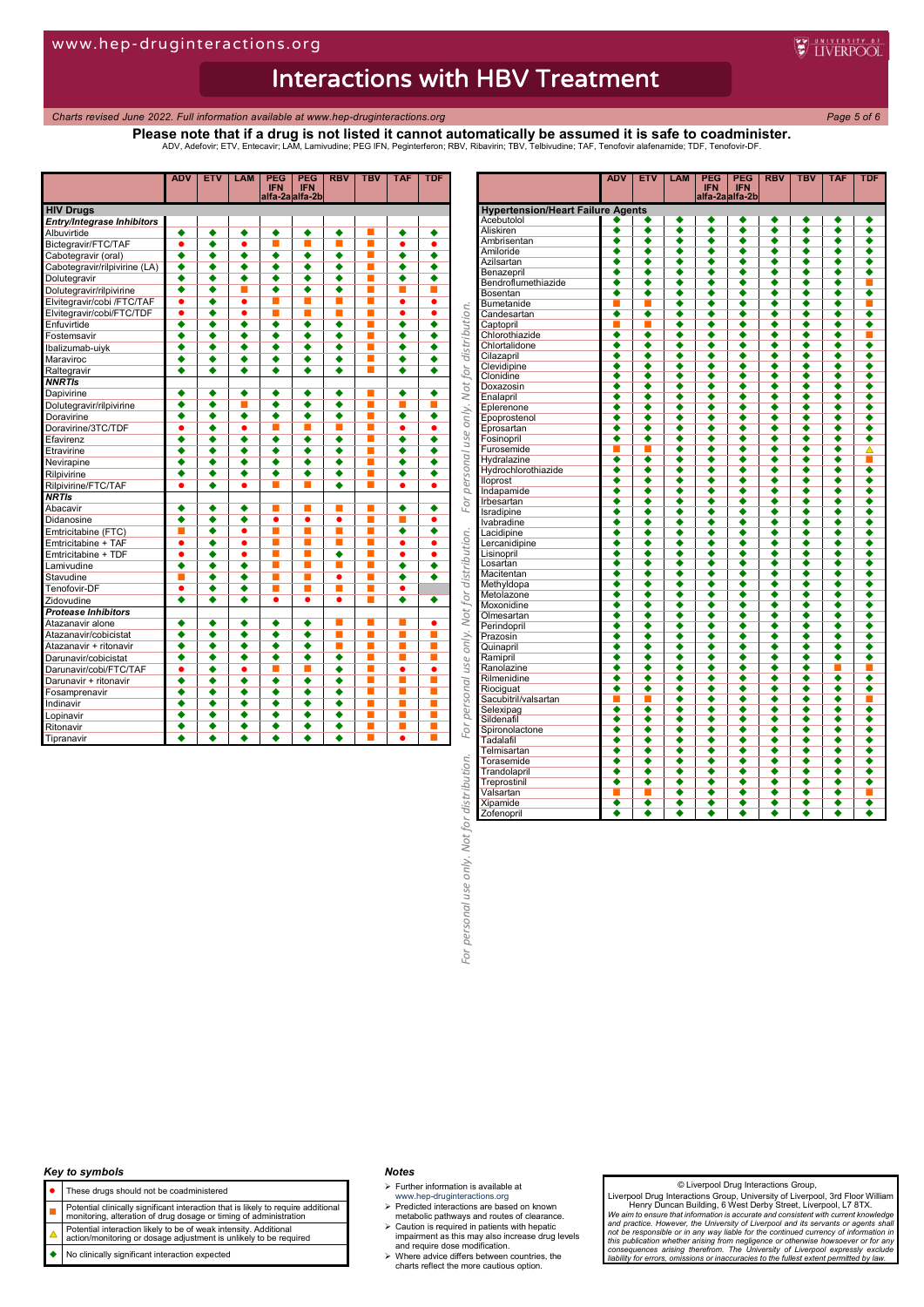# Interactions with HBV Treatment

**Charts revised June 2022. Full information available at www.hep-druginteractions.org Page 66** *of 66**of 66**of 6**of 6**of 6**of 6**of 6**of 6**of 6**of 6**of 6**of 6**of 6**of 6**of 6**of 6**of 6**of 6*

**WEINERPOOL** 

**Please note that if a drug is not listed it cannot automatically be assumed it is safe to coadminister.** ADV, Adefovir; ETV, Entecavir; LAM, Lamivudine; PEG IFN, Peginterferon; RBV, Ribavirin; TBV, Telbivudine; TAF, Tenofovir alafenamide; TDF, Tenofovir-DF.

*For personal use only. Not for distribution. For personal use only. Not for distribution. For personal use only. Not for distribution.*

personal use only. Not for distribution.

For

For personal use only. Not for distribution.

For personal use only. Not for distribution.

|                                  | <b>ADV</b>           | <b>ETV</b> | <b>LAM</b> | <b>PEG</b><br><b>IFN</b> | <b>PEG</b><br><b>IFN</b><br>alfa-2aalfa-2b | <b>RBV</b> | <b>TBV</b> | <b>TAF</b> | <b>TDF</b> |
|----------------------------------|----------------------|------------|------------|--------------------------|--------------------------------------------|------------|------------|------------|------------|
| <b>Illicit/Recreational</b>      |                      |            |            |                          |                                            |            |            |            |            |
| Alcohol                          |                      |            | ٠          |                          | ٠                                          | ٠          | ٠          | ٠          |            |
| Amphetamine                      | ٠                    | ٠          | ٠          | ٠                        | ٠                                          | ٠          | ٠          | ٠          | ٠          |
| Cannabis                         | ٠                    | ٠          | ٠          | ٠                        | ٠                                          | ٠          | ٠          | ٠          | ٠          |
| Carfentanil                      | ٠                    | ٠          | ٠          | ٠                        | ٠                                          | ٠          | ٠          | ٠          | ٠          |
| Cocaine                          | ٠                    | ٠          | ٠          | ٠                        | ٠                                          | ٠          | ٠          | ٠          | ٠          |
| Ecstasy (MDMA)                   | ٠                    | ٠          | ٠          | ٠                        | ٠                                          | ٠          | ٠          | ٠          | ٠          |
| Fentanyl (Prescribed)            | ٠                    | ٠          | ٠          | ٠                        | ٠                                          | ٠          | ٠          | ٠          | ٠          |
| GHB (Gamma-hydroxybutyrate)      | ٠                    | ٠          | ٠          | ٠                        | ٠                                          | ٠          | ٠          | ٠          | ٠          |
| Heroin                           | ۰                    | ٠          | ٠          | ٠                        | ٠                                          | ٠          | ٠          | ٠          | ٠          |
| LSD (Lysergic acid diethylamide) | ٠                    | ٠          | ٠          | ٠                        | ٠                                          | ٠          | ٠          | ٠          | ٠          |
| Mephedrone                       | ٠                    | ٠          | ٠          | ٠                        | ٠                                          | ٠          | ٠          | ٠          | ٠          |
| Methamphetamine                  | ٠                    | ٠          | ٠          | ٠                        | ٠                                          | ٠          | ٠          | ٠          | ٠          |
| Phencyclidine (PCP)              | $\overline{\bullet}$ | ٠          | ٠          | ٠                        | ٠                                          | ٠          | ٠          | ٠          | ٠          |
| <b>Immunosuppressants</b>        |                      |            |            |                          |                                            |            |            |            |            |
| Adalimumab                       | ٠                    | ٠          | ٠          | Δ                        | Δ                                          | п          | ٠          | ٠          | ٠          |
| Alemtuzumab                      | ٠                    | ٠          | ٠          | ٠                        | ٠                                          | ٠          | ٠          | ٠          | ٠          |
| Anakinra                         | ٠                    | ٠          | ٠          | П                        | п                                          | г          | ٠          | ٠          | ٠          |
| Azathioprine                     | ٠                    | ٠          | ٠          | П                        |                                            | г          | ٠          | ٠          | ٠          |
| <b>Baricitinib</b>               | ٠                    | ٠          | ٠          | ш                        | п                                          | п          | ٠          | ٠          | ٠          |
| Basiliximab                      | ٠                    | ٠          | ٠          | ٠                        | ٠                                          | ٠          | ٠          | ٠          | ٠          |
| Brodalumab                       | ٠                    | ٠          | ٠          | ٠                        | ٠                                          | ٠          | ٠          | ٠          | ٠          |
| Canakinumab                      | ٠                    | ٠          | ٠          | П                        | п                                          | п          | ٠          | ٠          | ٠          |
| Ciclosporin                      | ٠                    | ٠          | ٠          | ٠                        | ٠                                          | ٠          |            | г          |            |
| Eculizumab                       | ٠                    | ٠          | ٠          | ٠                        | ٠                                          | ٠          | ٠          | ٠          | ٠          |
| Etanercept                       | ٠                    | ٠          | ٠          | ٠                        | ٠                                          | ٠          | ٠          | ٠          | ٠          |
| Fingolimod                       | ٠                    | ٠          | ٠          | ٠                        | ٠                                          | ٠          | ٠          | ٠          | ٠          |
| Infliximab                       | ٠                    | ٠          | ٠          | ٠                        | ٠                                          | п          | ٠          | ٠          | ٠          |
| Lenalidomide                     | ٠                    | ٠          | ٠          | ٠                        | ٠                                          | ٠          | ٠          | ٠          | ٠          |
| Mycophenolate                    | ٠                    | ٠          | ٠          | П                        | п                                          | п          | ٠          | ٠          | п          |
| Pirfenidone                      | ٠                    | ٠          | ٠          | ٠                        | ٠                                          | ٠          | ٠          | ٠          | ٠          |
| Sarilumab                        | ٠                    | ٠          | ٠          | П                        |                                            |            | ٠          | ٠          | ٠          |
| Sirolimus                        | ٠                    | ٠          | ٠          | ٠                        | ٠                                          | ٠          | ٠          | ٠          | Δ          |
| Tacrolimus                       | ٠                    | ٠          | ٠          | ٠                        | ٠                                          | ٠          | ٠          | ٠          | Δ          |
| Tocilizumab                      | ٠                    | ٠          | ٠          | П                        | п                                          | г          | ٠          | ٠          | ٠          |
| Upadacitinib                     | ٠                    | ٠          | ٠          | п                        |                                            | г          | ٠          | ٠          | ٠          |
| <b>Lipid Lowering Agents</b>     |                      |            |            |                          |                                            |            |            |            |            |
| Alirocumab                       | ٠                    |            | ٠          | ٠                        | ٠                                          | ٠          | ٠          | ٠          | ٠          |
| Atorvastatin                     | ٠                    | ٠          | ٠          | ٠                        | ٠                                          | ٠          | П          | ٠          | ٠          |
| Bezafibrate                      | ٠                    | ٠          | ٠          | ٠                        | ٠                                          | ٠          | П          | ٠          | п          |
| Evolocumab                       | ٠                    | ٠          | ٠          | ٠                        | ٠                                          | ٠          | ٠          | ٠          | ٠          |
| Ezetimibe                        | ٠                    | ٠          | ٠          | ٠                        | ٠                                          | ٠          | ٠          | ٠          | ٠          |
| Fenofibrate                      | ٠                    | ٠          | ٠          | ٠                        | ٠                                          | ٠          | П          | ٠          | ٠          |
| Fish oils                        | ٠                    | ٠          | ٠          | ٠                        | ٠                                          | ٠          | ٠          | ٠          | ٠          |
| Fluvastatin                      | ٠                    | ٠          | ٠          | ٠                        | ٠                                          | ٠          | П          | ٠          | ٠          |
| Gemfibrozil                      | ٠                    | ٠          | ٠          | ٠                        | ٠                                          | ٠          | П          | ٠          | ٠          |
| Lovastatin                       | ٠                    | ٠          | ٠          | ٠                        | ٠                                          | ٠          | П          | ٠          | ٠          |
| Pitavastatin                     | ٠                    | ٠          | ٠          | ٠                        | ٠                                          | ٠          | П          | ٠          | ٠          |
| Pravastatin                      | ٠                    | ٠          | ٠          | ٠                        | ٠                                          | ٠          | П          | ٠          | ٠          |
| Rosuvastatin                     | ٠                    | ٠          | ٠          | ٠                        | ٠                                          | ٠          | П          | ٠          | ٠          |
| Simvastatin                      | ٠                    | ٠          | ٠          | ٠                        | ٠                                          | ٠          | П          | ٠          | ٠          |

|                                      | <b>ADV</b>                | ETV                  | LAM                       | <b>PEG</b><br><b>IFN</b> | <b>PEG</b><br><b>IFN</b><br>alfa-2a alfa-2b | <b>RBV</b>           | TBV                       | <b>TAF</b>           | TDF                  |
|--------------------------------------|---------------------------|----------------------|---------------------------|--------------------------|---------------------------------------------|----------------------|---------------------------|----------------------|----------------------|
| <b>Other Drugs</b>                   |                           |                      |                           |                          |                                             |                      |                           |                      |                      |
| Acamprosate                          |                           |                      |                           |                          |                                             |                      |                           |                      |                      |
| Acetazolamide                        |                           |                      | ∙                         | $\overline{\bullet}$     | $\overline{\bullet}$                        | $\overline{\bullet}$ | $\overline{\bullet}$      | $\overline{\bullet}$ |                      |
| Acitretin                            | $\overline{\bullet}$      | $\overline{\bullet}$ | ٠                         | ٠                        | ٠                                           | ٠                    | ٠                         | ٠                    | ٠                    |
| Activated charcoal                   | Δ                         | Δ                    | Δ                         | ٠                        | ٠                                           | ▵                    | Δ                         | △                    | Δ                    |
| Allopurinol                          | ٠                         | $\overline{\bullet}$ | ٠                         |                          | ш                                           | п                    | ٠                         | ٠                    | ٠                    |
| Atomoxetine                          | ٠                         | ٠                    | ٠                         | ٠                        | ٠                                           | ٠                    | ٠                         | ٠                    | ٠                    |
|                                      | ٠                         | ٠                    | ٠                         | ٠                        | ٠                                           | ٠                    | ٠                         | ٠                    | ٠                    |
| Atropine                             |                           | ٠                    | ٠                         | ٠                        | ٠                                           | ٠                    | ٠                         | ٠                    | ٠                    |
| Baclofen<br>Bamlanivimab             |                           | ٠                    |                           | ٠                        | ٠                                           | ٠                    |                           | ٠                    | ٠                    |
|                                      | ٠<br>$\overline{\bullet}$ | $\overline{\bullet}$ | ٠<br>$\overline{\bullet}$ | ٠                        | ٠                                           | $\overline{\bullet}$ | ٠<br>$\overline{\bullet}$ | $\overline{\bullet}$ | $\overline{\bullet}$ |
| Benralizumab                         |                           | ٠                    |                           |                          |                                             |                      |                           |                      |                      |
| Betahistine                          | ٠                         |                      | ٠                         | ٠                        | ٠                                           | ٠                    | ٠                         | ٠                    | ٠                    |
| Bimatoprost                          |                           | ٠                    | ٠                         | ٠                        | ٠                                           | ٠                    | ٠                         | ٠                    | ٠                    |
| Biperiden                            | $\overline{\bullet}$      | $\overline{\bullet}$ | $\overline{\bullet}$      | ٠                        | ٠                                           | $\overline{\bullet}$ | $\overline{\bullet}$      | $\overline{\bullet}$ | $\overline{\bullet}$ |
| Brinzolamide                         | ٠                         | ٠                    | ٠                         | ٠                        | ٠                                           | ٠                    | ٠                         | ٠                    | ٠                    |
| Bromocriptine                        | ٠                         | ٠                    | ٠                         | ٠                        | ٠                                           | ٠                    | ٠                         | ٠                    | ٠                    |
| Calcitonin                           | ٠                         | $\overline{\bullet}$ | $\overline{\bullet}$      | ٠                        | ٠                                           | ٠                    | $\overline{\bullet}$      | $\overline{\bullet}$ | ٠                    |
| Calcium carbimide                    | ٠                         | $\overline{\bullet}$ | ٠                         | ٠                        | ٠                                           | ٠                    | ٠                         | ٠                    | ٠                    |
| Calcium resonium                     | ٠                         | ٠                    | ٠                         | ٠                        | ٠                                           | ٠                    | ٠                         | ٠                    | ٠                    |
| Cannabidiol                          | ٠                         | ٠                    | ٠                         | ٠                        | ٠                                           | ٠                    | ٠                         | ٠                    | ٠                    |
| Carbimazole                          | ٠                         | ٠                    | ٠                         | ٠                        | ٠                                           | ٠                    | ٠                         | ٠                    | ٠                    |
| Carisoprodol                         | ٠                         | ٠                    | ٠                         | ٠                        | ٠                                           | ٠                    | ٠                         | ٠                    | ٠                    |
| Casirivimab/imdevimab                | ٠                         | ٠                    | ٠                         | ٠                        | ٠                                           | ٠                    | ٠                         | ٠                    | ٠                    |
| Cilostazol                           | ٠                         | ٠                    | ٠                         | ٠                        | ٠                                           | ٠                    | ٠                         | ٠                    | ٠                    |
| Clomifene                            | $\overline{\bullet}$      | $\overline{\bullet}$ | $\overline{\bullet}$      | ٠                        | ٠                                           | ٠                    | ٠                         | $\overline{\bullet}$ | $\overline{\bullet}$ |
| Colchicine                           | ٠                         | ٠                    | ٠                         | ٠                        | ٠                                           | ٠                    | ٠                         | ٠                    | ٠                    |
| Colestyramine                        | Δ                         | Δ                    | Δ                         | ٠                        | ٠                                           | Δ                    | Δ                         | △                    | Δ                    |
| Conivaptan                           | $\overline{\bullet}$      | $\overline{\bullet}$ | ٠                         | ٠                        | ٠                                           | ٠                    | ٠                         | $\overline{\bullet}$ | ٠                    |
| Convalescent plasma (COVID-<br>19)   | ٠                         | ٠                    |                           |                          |                                             | ٠                    | ٠                         |                      |                      |
| COVID-19 vaccinations                | $\overline{\bullet}$      | $\overline{\bullet}$ | $\overline{\bullet}$      | $\overline{\bullet}$     | ٠                                           | $\overline{\bullet}$ | $\overline{\bullet}$      | $\overline{\bullet}$ | $\overline{\bullet}$ |
| Cyclobenzaprine                      | ٠                         | ٠                    | ٠                         | ٠                        | ٠                                           | ٠                    | ٠                         | ٠                    | ٠                    |
| Cytisine                             | ٠                         | ٠                    | ٠                         | ٠                        | ٠                                           | ٠                    | ٠                         | ٠                    | ٠                    |
| Darbepoetin                          | ٠                         | ٠                    | ٠                         | ٠                        | ٠                                           | ٠                    | ٠                         | ٠                    | ٠                    |
| Deferiprone                          | ٠                         | ٠                    | ٠                         | ٠                        | ٠                                           | ٠                    | ٠                         | ٠                    | ٠                    |
| Denosumab                            | ٠                         | ٠                    | ٠                         | ٠                        | ٠                                           | ٠                    | ٠                         | ٠                    | ٠                    |
| Dexamfetamine                        | ٠                         | ٠                    | ٠                         | ٠                        | ٠                                           | ٠                    | ٠                         | ٠                    | ٠                    |
| Dextromethorphan                     | ٠                         | ٠                    | ٠                         | ٠                        | ٠                                           | ٠                    | ٠                         | ٠                    | ٠                    |
| Disulfiram                           | ٠                         | ٠                    | ٠                         |                          |                                             | ٠                    | ٠                         | ٠                    | ٠                    |
| Donepezil                            | ٠                         | ٠                    | ٠                         | ٠                        | ٠                                           | ٠                    | ٠                         | ٠                    | ٠                    |
| Dorzolamide                          | ٠                         | ٠                    | ٠                         | ٠                        | ٠                                           | ٠                    | ٠                         | ٠                    | ٠                    |
| Dupilumab                            |                           | ٠                    | ٠                         | ٠                        | ٠                                           | ٠                    | ٠                         | ٠                    | ٠                    |
| Eliglustat                           | ٠                         | ٠                    | ٠                         | ٠                        | n a                                         | ٠                    | ٠                         | ٠                    | ٠                    |
| Emicizumab                           | ٠                         | ٠                    | ٠                         | ٠                        | ٠                                           | ٠                    | ٠                         | ٠                    | ٠                    |
| Epoetin alfa                         |                           | ٠                    | ٠                         | ٠                        | ٠                                           | ٠                    | ٠                         | ٠                    | ٠                    |
| Etelcalcetide                        | ٠                         | ٠                    | ٠                         | ٠                        | ٠                                           | ٠                    | ٠                         | ٠                    | ٠                    |
| Febuxostat                           | ٠                         | ٠                    | ٠                         | ٠                        | ٠                                           | ٠                    | ٠                         | ٠                    | ٠                    |
| Filgrastim                           | ٠                         | ٠                    | ٠                         | ٠                        | ٠                                           | ٠                    | ٠                         | ٠                    | ٠                    |
| Flibanserin                          | ٠                         | ٠                    | ٠                         | ٠                        | ٠                                           | ٠                    | ٠                         | ٠                    | ٠                    |
|                                      | $\overline{\bullet}$      | $\overline{\bullet}$ | $\overline{\bullet}$      | ٠                        | ٠                                           | ٠                    | $\overline{\bullet}$      | ٠                    | ٠                    |
| Gadopentetate (gadolinium)           | ٠                         | ٠                    | ٠                         | ٠                        | ٠                                           | ٠                    | ٠                         | ۰                    | ٠                    |
| Glycerol phenylbutyrate<br>Goserelin | ٠                         | ٠                    | ٠                         | ٠                        | ٠                                           | ٠                    | ٠                         | ٠                    | ٠                    |
|                                      | ٠                         | ٠                    | ٠                         | ٠                        | ٠                                           | ٠                    | ٠                         | ٠                    | ٠                    |
| Influenza vaccine                    | $\overline{\bullet}$      | $\overline{\bullet}$ | $\overline{\bullet}$      | $\bullet$                | ٠                                           |                      | ٠                         | ٠                    |                      |
| Interferon beta                      |                           |                      |                           |                          |                                             |                      |                           |                      |                      |

#### *Key to symbols*

- These drugs should not be coadministered
- 
- **Potential clinically significant interaction that is likely to require additional**<br>monitoring, alteration of drug dosage or timing of administration
- Potential interaction likely to be of weak intensity. Additional action/monitoring or dosage adjustment is unlikely to be required
- No clinically significant interaction expected

#### *Notes*

- $\triangleright$  Further information is available at
- 
- www.hep-druginteractions.org Predicted interactions are based on known metabolic pathways and routes of clearance.
- Caution is required in patients with hepatic impairment as this may also increase drug levels and require dose modification. Where advice differs between countries, the charts reflect the more cautious option.
- 

#### © Liverpool Drug Interactions Group,